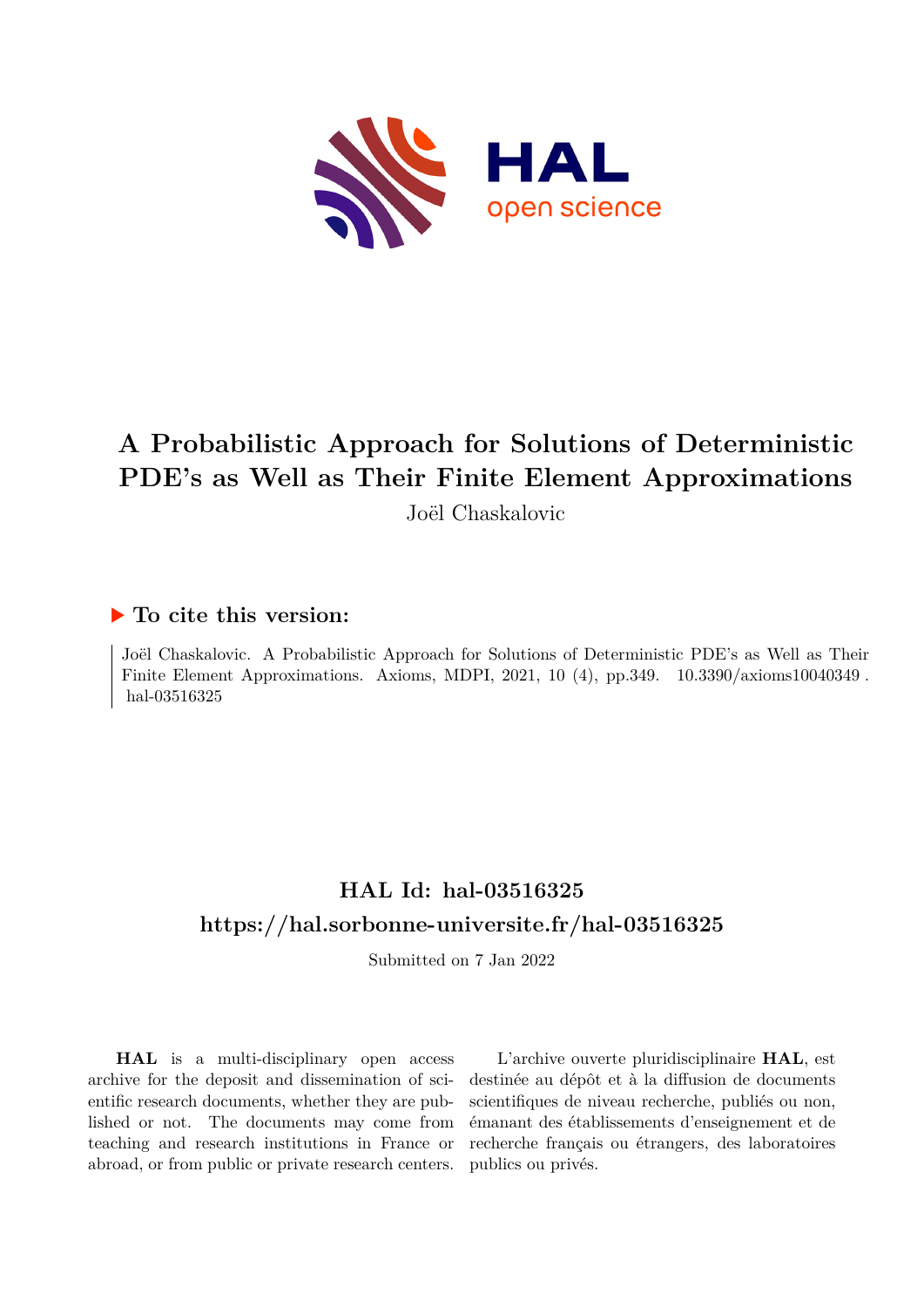



# *Article* **A Probabilistic Approach for Solutions of Deterministic PDE's as Well as Their Finite Element Approximations**

**Joël Chaskalovic**



**Citation:** Chaskalovic, J. A Probabilistic Approach for Solutions of Deterministic PDE's as Well as Their Finite Element Approximations. *Axioms* **2021**, *10*, 349. [https://doi.org/10.3390/](https://doi.org/10.3390/axioms10040349) [axioms10040349](https://doi.org/10.3390/axioms10040349)

Academic Editor: Ali Shokri

Received: 10 November 2021 Accepted: 9 December 2021 Published: 20 December 2021

**Publisher's Note:** MDPI stays neutral with regard to jurisdictional claims in published maps and institutional affiliations.



**Copyright:** © 2021 by the author. Licensee MDPI, Basel, Switzerland. This article is an open access article distributed under the terms and conditions of the Creative Commons Attribution (CC BY) license (https:/[/](https://creativecommons.org/licenses/by/4.0/) [creativecommons.org/licenses/by/](https://creativecommons.org/licenses/by/4.0/)  $4.0/$ ).

Jean Le Rond d'Alembert Institute, Sorbonne University, Place Jussieu, CEDEX 05, 75252 Paris, France; jch1826@gmail.com

**Abstract:** A probabilistic approach is developed for the exact solution *u* to a deterministic partial differential equation as well as for its associated approximation  $u_h^{(k)}$  $h^{\binom{n}{h}}$  performed by  $P_k$  Lagrange finite element. Two limitations motivated our approach: On the one hand, the inability to determine the exact solution *u* relative to a given partial differential equation (which initially motivates one to approximating it) and, on the other hand, the existence of uncertainties associated with the numerical approximation  $u_h^{(k)}$ *h* . We, thus, fill this knowledge gap by considering the exact solution *u* together with its corresponding approximation  $u_h^{(k)}$  $h_h^{(n)}$  as random variables. By a method of consequence, any function where *u* and  $u_h^{(k)}$  $h_h^{(n)}$  are involved are modeled as random variables as well. In this paper, we focus our analysis on a variational formulation defined on *Wm*,*<sup>p</sup>* Sobolev spaces and the corresponding a priori estimates of the exact solution *u* and its approximation  $u_h^{(k)}$  $\binom{n}{h}$  in order to consider their respective *Wm*,*<sup>p</sup>* -norm as a random variable, as well as the *Wm*,*<sup>p</sup>* approximation error with regards to  $P_k$  finite elements. This will enable us to derive a new probability distribution to evaluate the relative accuracy between two Lagrange finite elements  $P_{k_1}$  and  $P_{k_2}$ ,  $(k_1 < k_2)$ .

**Keywords:** error estimates; finite elements; Bramble–Hilbert lemma; Sobolev spaces

**MSC:** 65N15; 65N30; 65N75

## **1. Introduction**

We recently proposed new perspectives on relative finite element accuracy  $[1,2]$  by using a mixed geometrical-probabilistic interpretation of the error estimate in the case of finite element approximation (see for example [3] or [4]) derived from the Bramble–Hilbert lemma [5].

In [6], we further extended the results we had derived in the case of *H*<sup>1</sup> to Sobolev spaces  $W^{m,p}$ ,  $(p \neq 2)$ . To this end, we had to consider a more general framework, which mainly relied on the Banach–Nečas–Babushka (BNB) abstract problem [7] devoted to Banach spaces.

This enabled us to obtain two new probability distributions that estimate the relative accuracy between two Lagrange finite elements  $P_{k_1}$  and  $P_{k_2}$ ,  $(k_1 < k_2)$ , by considering it as a random variable.

Thus, we obtained new results that show, among others, which of  $P_{k_1}$  or  $P_{k_2}$  is the most likely accurate, depending on the value of the mesh size *h*; this value is not considered anymore as proceeding towards zero, as in the standard procedure.

However, while obtaining these probability distributions, we only considered the standard error estimate dedicated to *P<sup>k</sup>* Lagrange finite elements, which approximates solution  $u$  to a variational problem ( $\mathbf{BNB}$ ),  $u$  being formulated in the present case in Sobolev space  $W^{m,p}(\Omega)$ .

In the current study, we enrich the model published in [6] in multiple manners. Indeed, considering the functional framework (**BNB**) in the case of the *Wm*,*<sup>p</sup>* Sobolev spaces, we take into account the available a priori estimates one can deal with with respect to the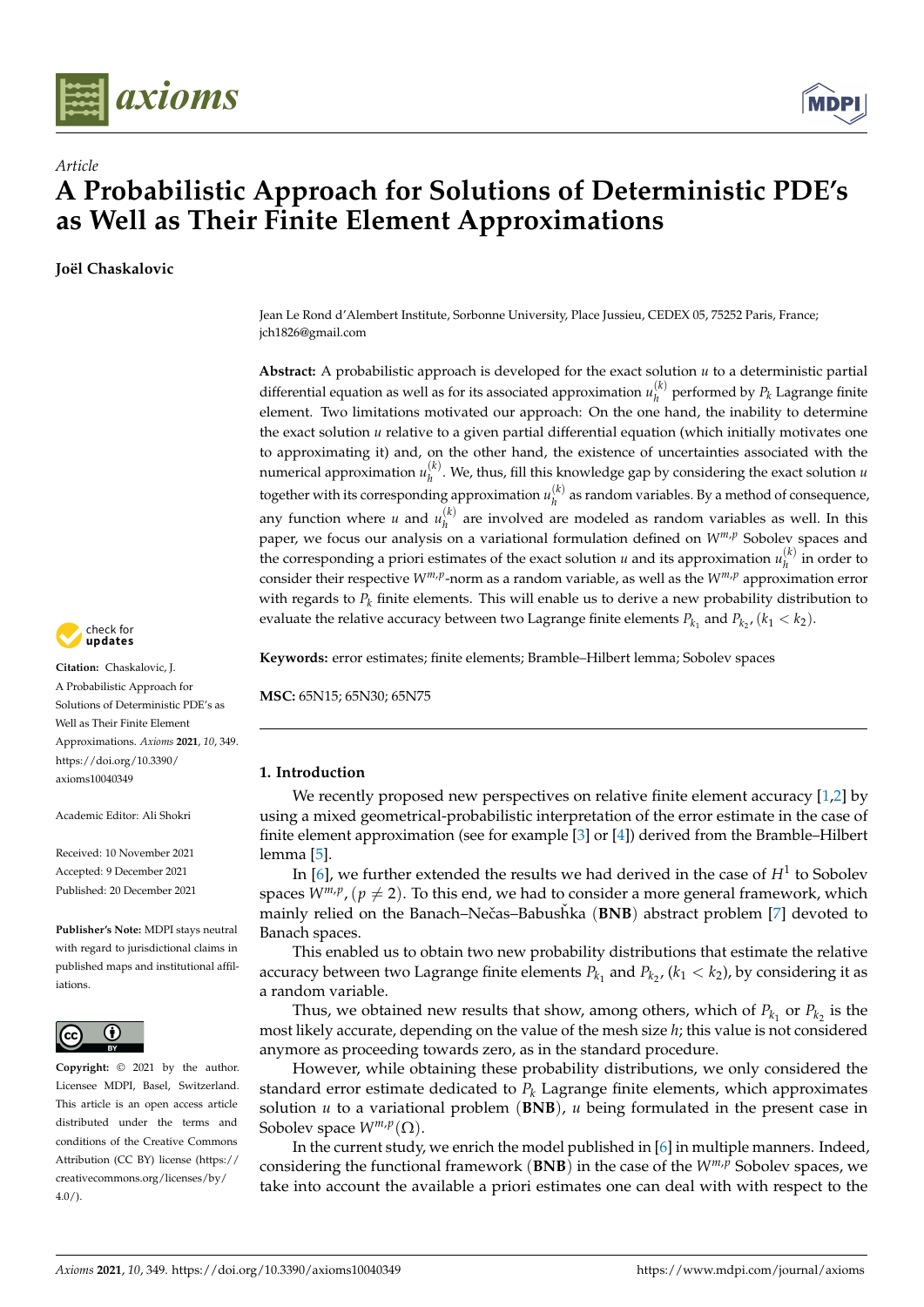solution of this kind of problem as well as for its approximation, together with the approximation error which corresponds to  $P_k$  Lagrange finite elements (see Section 2.2). This will enable us to derive a new probabilistic model applied to the relative accuracy between two finite elements  $P_{k_1}$  and  $P_{k_2}$ ,  $(k_1 < k_2)$ . To this end, we also generalize the discrete probabilistic framework we considered in [1,6] by introducing continuous probabilistic formalism based on an appropriate density of probability (see Section 3.1).

The paper is organized as follows. In Section 2, we recall the mathematical problem we considered and introduce the basic definitions of functional tools to consider different estimations in  $W^{m,p}$  Sobolev spaces. Section 3.1 is dedicated to the analysis of the relative finite elements accuracy based on a probabilistic approach. In Section 4, we detail the contribution of the *a priori* estimates and their interactions with the error estimate in the probability distributions we derived in Section 3.1. Concluding remarks follow.

### **2. The Functional and Approximation Frameworks and Their Corresponding Estimates**

#### *2.1. Abstract Problem in Banach Spaces and Corresponding Fundamental Results*

In this section, we define an abstract framework that will enable us to consider the solution of a variational problem in Banach  $W^{m,p}$  Sobolev spaces when  $p \neq 2$  and its corresponding approximation computed by *P<sup>k</sup>* Lagrange finite elements.

In order to conduct this, we follow the presentation of A. Ern and J. L. Guermond [7], where two general Banach spaces *W* and *V* are involved where *V* is reflexive. We also recall the different assumptions needed in order to apply the (**BNB**) Theorem valid in Banach spaces.

Let  $u \in W$  be the solution of the variational formulation (VP) defined by the following:

$$
\textbf{(VP)}\ \left\{\begin{array}{l}\text{Find }u\in W\text{ such that:} \\ a(u,v)=l(v),\quad\forall v\in V,\end{array}\right.\tag{1}
$$

where the following is the case:

- 1. *W* and *V* are two Banach spaces equipped with norms denoted by  $\|\cdot\|_W$  and  $\|\cdot\|_V$ , respectively; moreover, *V* is reflexive;
- 2. *a* is a continuous bilinear form on  $W \times V$ , i.e,  $a \in \mathcal{L}(W \times V; \mathbb{R})$ :

$$
\forall (u,v) \in W \times V, |a(u,v)| \leq ||a||_{W,V} ||u||_{W} ||v||_{V},
$$

 $\text{with } \|a\|_{W,V} \equiv \inf \{ C \in \mathbb{R}_+^*, \forall (u,v) \in W \times V : |a(u,v)| \le C \|u\|_{W} \|v\|_{V} \}$ .;

3. *l* is a continuous linear form on *V*, i.e,  $l \in V' = \mathcal{L}(V; \mathbb{R})$ .

We further make the two following assumptions.

(BNB1) 
$$
\exists \alpha > 0, \inf_{w \in W} \sup_{v \in V} \frac{a(w, v)}{\|w\|_{W}\|v\|_{V}} \ge \alpha,
$$

(BNB2) 
$$
\forall v \in V, (\forall w \in W, a(w, v) = 0) \Longrightarrow (v = 0).
$$

Then, one can prove the (**BNB**) Theorem ([7], Theorem 2.6), which claims that the variational problem (**VP**) has one and only one solution in *W* and that the following a priori estimate holds.

$$
\forall l \in V': \|u\|_{W} \le \frac{\|l\|_{V'}}{\alpha}.\tag{2}
$$

We also define the approximation  $u_h^{(k)}$  $h_h^{(k)}$  of *u* solution to the approximate variational formulation:

$$
(\mathbf{VP})_h \left\{ \begin{array}{l} \text{Find } u_h^{(k)} \in W_h^{(k)} \text{ such that:} \\ a(u_h^{(k)}, v_h^{(k)}) = l(v_h^{(k)}), \quad \forall v_h^{(k)} \in V_h^{(k)}, \end{array} \right. \tag{3}
$$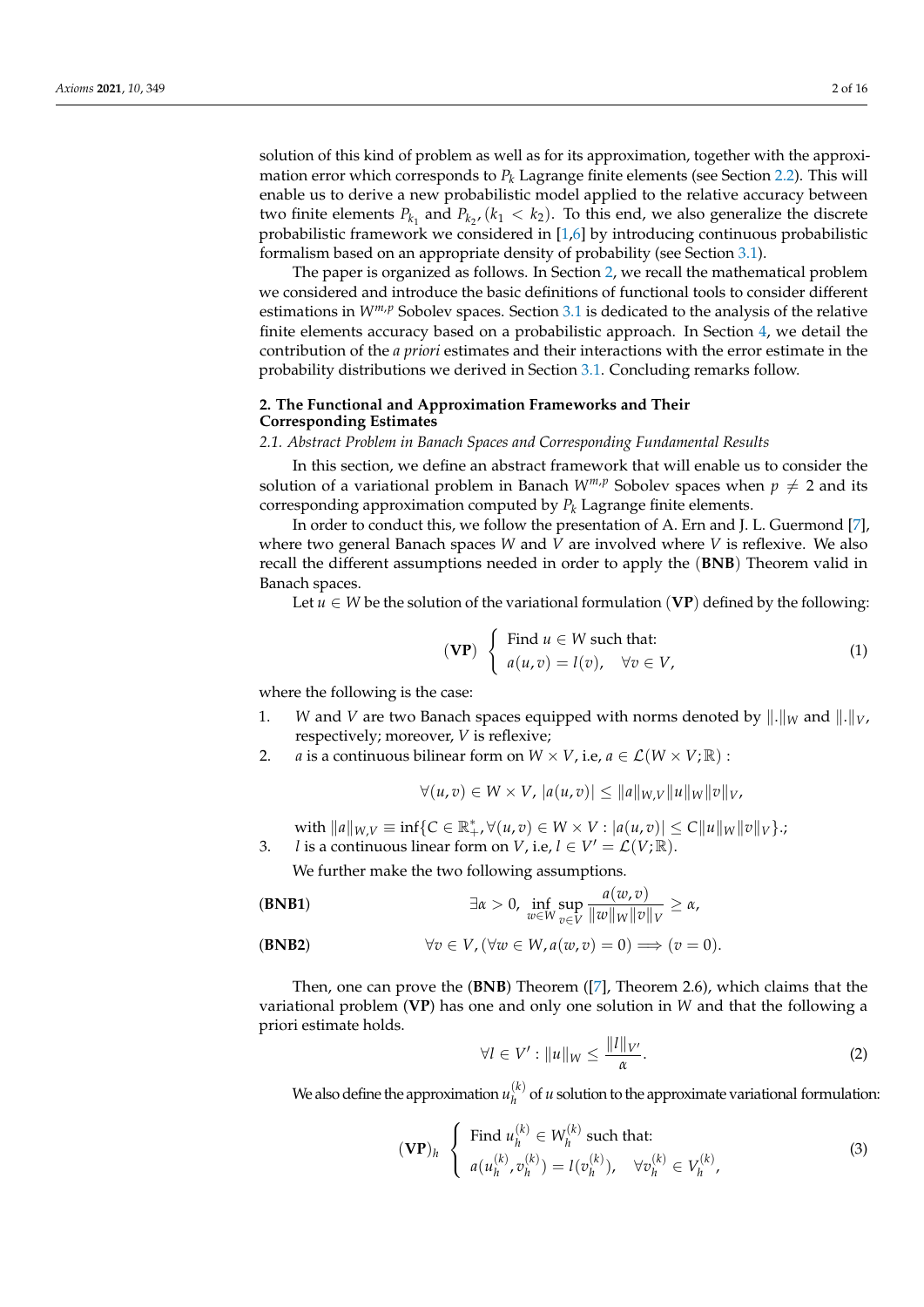Moreover, as observed in [7] (Remark 2.23, p.92), neither condition (**BNB1**) nor condition (**BNB2**) imply its discrete counterpart. Then, the well-posedness of (3) is equivalent to the two following discrete conditions.

$$
\textbf{(BNB1}_h) \qquad \qquad \exists \alpha_h^{(k)} > 0, \ \inf_{w_h^{(k)} \in W_h^{(k)}} \sup_{v_h^{(k)} \in V_h^{(k)}} \frac{a(w_h^{(k)}, v_h^{(k)})}{\|w_h^{(k)}\|_{W_h^{(k)}} \|v_h^{(k)}\|_{V_h^{(k)}}} \ge \alpha_h^{(k)},
$$

$$
(\mathbf{BNB2}_h) \qquad \forall v_h^{(k)} \in V_h^{(k)}, (\forall w_h^{(k)} \in W_h^{(k)}, a(w_h^{(k)}, v_h^{(k)}) = 0) \Longrightarrow (v_h^{(k)} = 0).
$$

If we further assume that  $\dim(W_h^{(k)})$  $\binom{n(k)}{h}$  = dim $\binom{V_{h}^{(k)}}{h}$  $h_h^{\left(\mathcal{K}\right)}$ ), a direct application of Theorem 2.2 in [7] enables us to write the following a priori estimate.

$$
\forall l \in V': \|u_h^{(k)}\|_{W_h} \le \frac{\|l\|_{V'}}{\alpha_h^{(k)}}.
$$
\n(4)

In the next section, we will apply these results to the particular case where the exact solution *u* belongs to  $W^{m,p}$  Sobolev spaces and the approximation  $u_h^{(k)}$  $h^{\binom{n}{k}}$  is computed by the help of *P<sup>k</sup>* Lagrange finite elements.

#### *2.2. Application to Wm*,*<sup>p</sup> Sobolev Spaces and the Corresponding Error Estimate*

We introduce an open-bounded subset  $\Omega \subset \mathbb{R}^n$  exactly recovered by a mesh  $\mathcal{T}_h$ composed by  $N_K$  *n*-simplexes  $K_{\mu}$ , ( $1 \leq \mu \leq N_K$ ), which respect the classical rules of regular discretization (see, for example, [4] or [8]). Moreover, we denote by *h* the mesh size of  $\mathcal{T}_h$  (the largest diameter in the mesh  $\mathcal{T}_h$ ) and the space of polynomials defined on a given *n*-simplex  $K_\mu$  of degree less than or equal to  $k$  ( $k \geq 1$ ) by  $P_k(K_\mu)$ .

Henceforth, we assume that approximate spaces  $W_h^{(k)}$  $V_h^{(k)}$  and  $V_h^{(k)}$  $h^{(k)}$  satisfy  $\dim(W_h^{(k)}$  $y_h^{(k)}$ ) = dim $(V_h^{(k)})$  $h_h^{(h)}$ ) and that they are included in the space of functions defined on  $\Omega$ and composed of polynomials belonging to  $P_k(K_\mu)$ ,  $(1 \leq \mu \leq N_K)$ .

Finally, we also specify the functional framework of the abstract problem (**VP**) by introducing *Wm*,*<sup>p</sup>* Sobolev spaces as follows.

For any integer  $m \geq 1$  and any  $1 \leq p \leq +\infty$ , we denote by  $W^{m,p}(\Omega)$  the Sobolev space of (class of) real-valued functions that, together with all their partial distributional derivatives of order less or equal to *m*, belongs to  $L^p(\Omega)$ :

$$
W^{m,p}(\Omega) = \left\{ u \in L^p(\Omega) \, / \, \forall \, \alpha, |\alpha| \leq m, \, \partial^\alpha u \in L^p(\Omega) \right\},\tag{5}
$$

 $\alpha = (\alpha_1, \alpha_2, \dots, \alpha_n) \in \mathbb{N}^n$  being a multi-index for which its length  $|\alpha|$  is given by  $|a| = \alpha_1 + \cdots + \alpha_n$ , and  $\partial^{\alpha}u$  is the the partial derivative of order  $|a|$  defined by the following.

$$
\partial^{\alpha} u \equiv \frac{\partial^{|\alpha|} u}{\partial x_1^{\alpha_1} \dots \partial x_n^{\alpha_n}}.
$$
\n(6)

We also consider norm  $\| \cdot \|_{m,p,\Omega}$  and semi-norms  $| \cdot |_{l,p,\Omega}$ , which are, respectively, defined by the following:

$$
\forall u \in W^{m,p}(\Omega): \left\|u\right\|_{m,p,\Omega} = \left(\sum_{|\alpha| \le m} \left\|\partial^{\alpha} u\right\|_{L^p}^p\right)^{1/p}, \left|u\right|_{l,p,\Omega} = \left(\sum_{|\alpha|=l} \left\|\partial^{\alpha} u\right\|_{L^p}^p\right)^{1/p}, 0 \le l \le m,
$$
\n(7)

where  $\Vert .\Vert_{L^p}$  denotes the standard norm in  $L^p(\Omega)$ .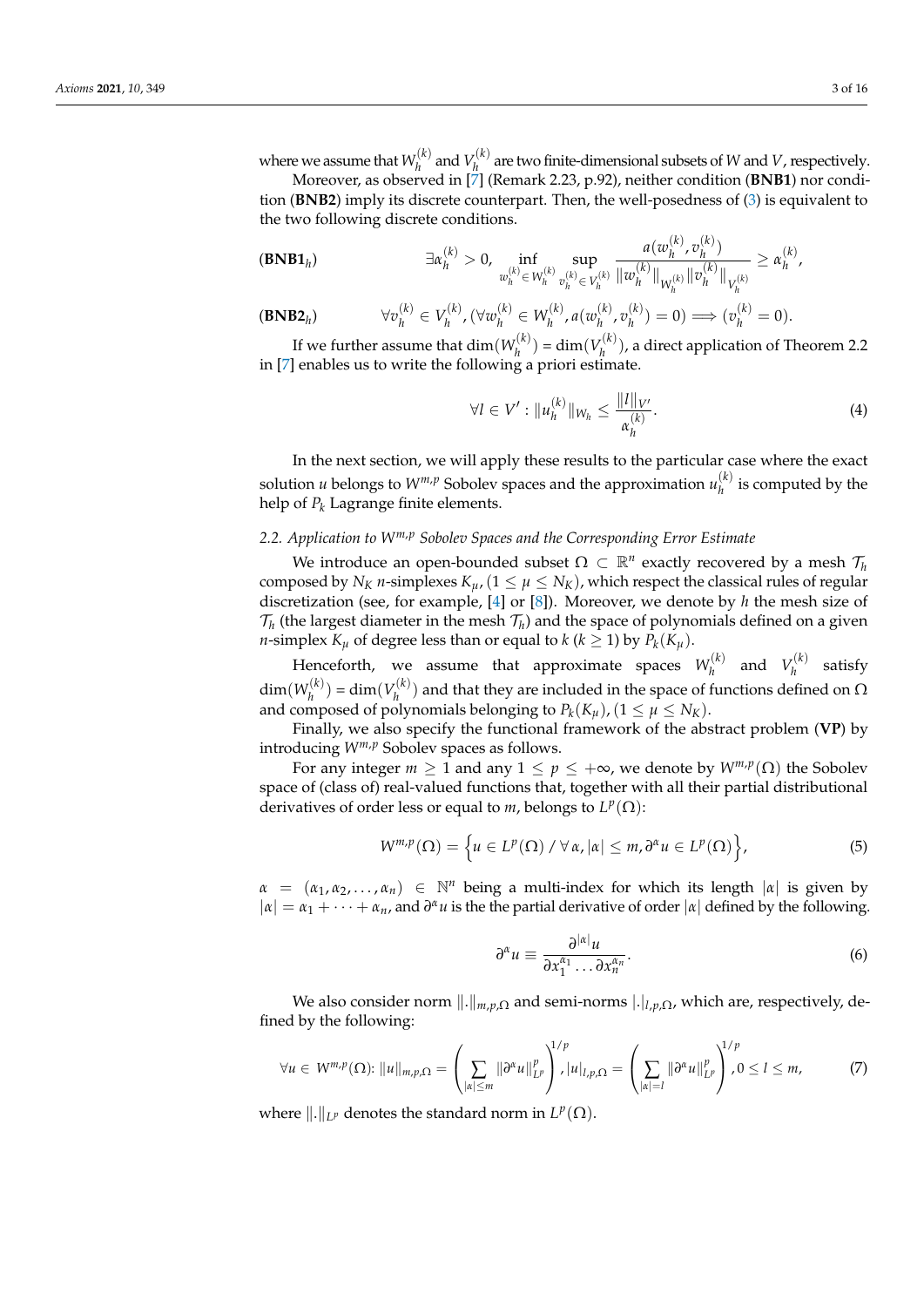Then, in order to fulfill the conditions of the (**BNB**) Theorem, particularly so that *W* is a Banach space and *V* a reflexive one, in the sequel of the paper, the following definitions of spaces *W* and *V* hold:

$$
W \equiv W^{m,p}(\Omega) \text{ and } V \equiv W^{m',p'}(\Omega), \tag{8}
$$

where  $m$  and  $m'$  are two non zero integers, and  $p$  and  $p'$  two real positive numbers that satisfy  $p \neq 2$  and  $p' > 1$  such that the following is the case.

$$
\frac{1}{p} + \frac{1}{p'} = 1.
$$
\n(9)

Regarding these choices, Sobolev's space  $(W^{m,p}(\Omega), \|.\|_{m,p,\Omega})$  is a Banach space and  $(W^{m',p'}(\Omega), \|.\|_{m',p',\Omega})$  is a reflexive one [9]. Moreover, we have:  $W_h^{(k)} \subset W^{m,p}(\Omega)$  and  $V_h^{(k)} \subset W^{m',p'}(\Omega)$ .

We can now recall the  $W^{m,p}$  a priori error estimate for  $P_k$  Lagrange finite elements we derived in [6]:

$$
||u - u_h^{(k)}||_{m,p,\Omega} \leq \mathcal{C}_k h^{k+1-m} |u|_{k+1,p,\Omega},
$$
\n(10)

where  $\mathscr{C}_k$  is a positive constant independent of  $h$ .

**Remark 1.** *Since we noticed that*  $W_h^{(k)}$  $\theta_h^{(k)}$  is included in  $W^{m,p}(\Omega)$ , by considering for the topology of  $W_h^{(k)}$  $h^{(k)}$  *that was induced from*  $W^{m,p}(\Omega)$  *thanks to the triangle inequality, (2)–(4) and (10) result in the following error estimate:*

$$
||u - u_h^{(k)}||_{m,p,\Omega} \leq \min \left( \left[ \frac{1}{\alpha} + \frac{1}{\alpha_h^{(k)}} \right] ||l||_{V'}, \mathscr{C}_k h^{k+1-m} |u|_{k+1,p,\Omega} \right), \tag{11}
$$

where  $V'$  is the duality of  $\mathsf{W}^{m',p'}(\Omega).$ 

 $A$ s one can observe, the right-hand side of (11) contains  $\alpha_h^{(k)}$ *h for which its dependency on h is usually unknown, except for particular cases. This is the reason why we will assume it is bounded from below by a positive constant δ independent of h:*

$$
\forall h > 0, 0 < \delta \leq \alpha_h^{(k)}.
$$

*This uniform boundedness property of*  $\alpha_h^{(k)}$ *h , crucial to guaranteeing optimal error estimates [7], is valid in multiple cases (see Chapters 4 and 5 in [7] or [10]) but not systematically (see for example first-order PDEs in [7]).*

*Next, from (11), we obtain the following:*

$$
||u - u_h^{(k)}||_{m,p,\Omega} \leq \min\left(\frac{||l||_{V'}}{\alpha^*}, \mathscr{C}_k h^{k+1-m} |u|_{k+1,p,\Omega}\right),
$$
\n(12)

*where*  $\frac{1}{\alpha^*} = \frac{1}{\alpha}$ *α*  $+\frac{1}{5}$ *δ .*

*In the sequel, we will denote by β<sup>k</sup> the following expression.*

$$
\beta_k \equiv \min\left(\frac{\|l\|_{V'}}{\alpha^*}, \mathscr{C}_k h^{k+1-m} |u|_{k+1,p,\Omega}\right). \tag{13}
$$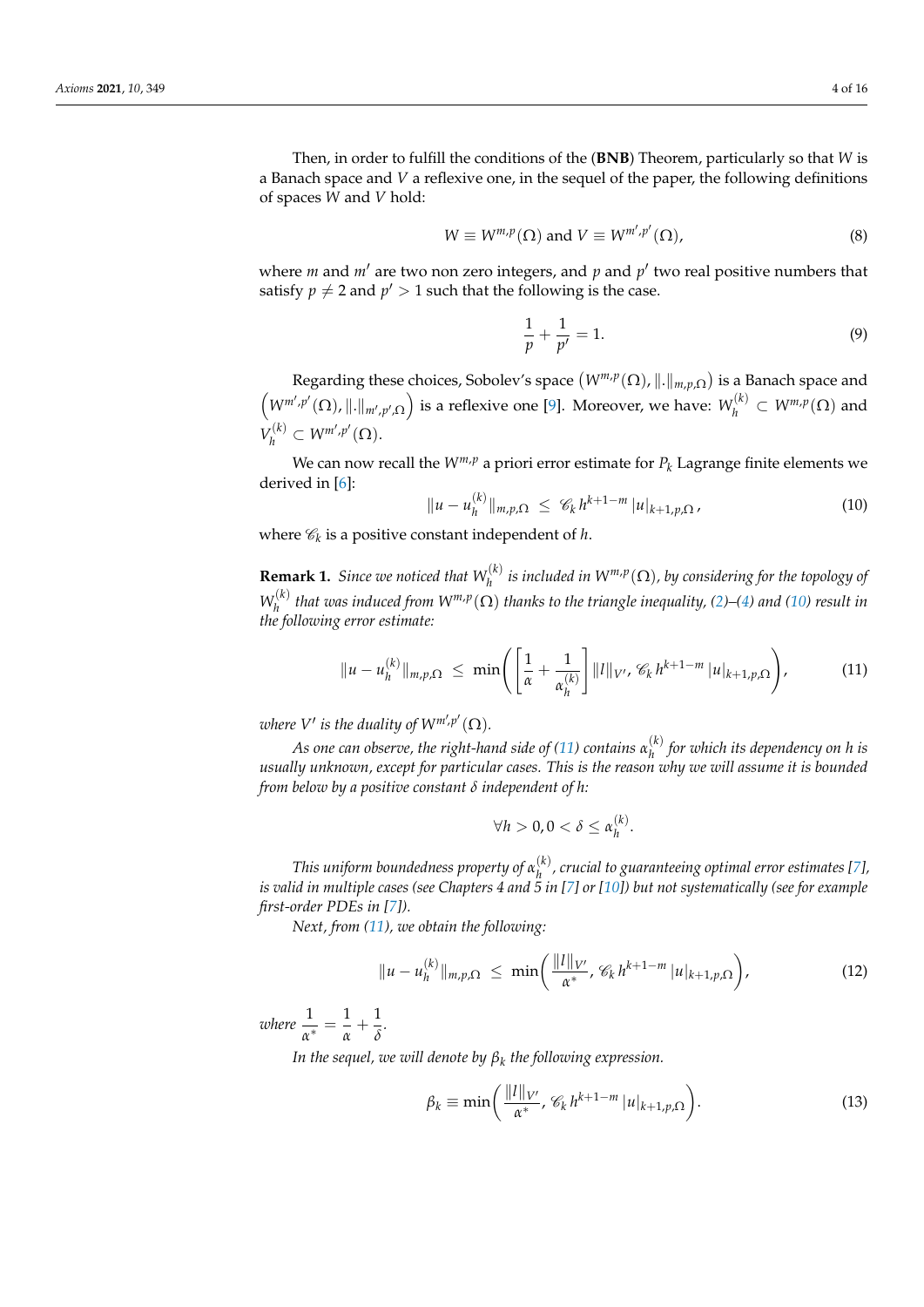*Finally, we also observe that there exists a critical value*  $\hbar_k$  *of h defined by the following:* 

$$
\hslash_k \equiv \left(\frac{\|l\|_{V'}}{\alpha^* \mathscr{C}_k |u|_{k+1,p,\Omega}}\right)^{\frac{1}{k+1-m}},\tag{14}
$$

*such that the error estimate (12) can be split according to the following.*

$$
||u - u_h^{(k)}||_{m,p,\Omega} \le \left| \begin{array}{cc} ||l||_{V'} & \text{if } h \ge h_k, \\ \frac{\alpha^*}{\alpha^*} & \text{if } h \ge h_k, \\ \mathcal{C}_k h^{k+1-m} |u|_{k+1,p,\Omega}, & \text{if } h \le h_k. \end{array} \right. \tag{15}
$$

Based on this error estimate, the following section is devoted to deriving a probabilistic model applied to the relative accuracy between two Lagrange finite elements  $P_{k_1}$  and  $P_{k_2}$ ,  $(k_1 < k_2)$ , when the mesh size *h* has a given and fixed value.

#### **3. The Probabilistic Analysis of the Relative Finite Elements Accuracy**

In [6], we proposed two probability distributions that enabled us to obtain an evaluation of the more likely  $W^{m,p}$  accurate between two Lagrange finite elements  $P_{k_1}$  and  $P_{k_2}$ ,  $(k_1 < k_2)$ . These distributions were essentially derived by considering the error estimate (10).

In the present paper, we generalize these probability distributions by introducing two new inputs, which are the following:

- 1. The error estimate (10) is enriched by the a priori estimates (2) and (4) finally considers (15).
- 2. The probabilistic approach we develop is an extension of those we considered in [1,6]. More precisely, by the help of an ad hoc density probability, we derive the probability distribution of a suitable random variable so that we can compare two approxima*tion errors*  $\|u - u_h^{(k_1)}\|$ *k*<sub>1</sub>)  $\|m, p, \Omega$  and  $\|u - u_h^{(k_2)}\|_{m, p, \Omega}$ ,  $(k_1 < k_2)$ , considered as random variables, as will be introduced now.

#### *3.1. Random Solution and Random Approximations of Deterministic Partial Differential Equation*

The purpose of this section is based of the following fundamental remark: the solution *u* to the variational problem (**VP**), except for particular cases, is totally unknown (being impossible to calculate it analytically); this motivates the numerical schemes one will choose to implement.

This inability to determine, in most cases, the exact solution  $u$  is mainly due to the complexity of the involved PDE's operator; it indeed depends on complex combinations of integrals, partial derivatives and boundary conditions, as well as on the bent geometrical shape of the domain of integration  $Ω$ . All of these ingredients hence participate in the incapability to analytically determine exact solution *u* as their relationship with *u* is inextricable and unknown.

As a consequence, this lack of knowledge and information regarding the dependency between these ingredients and solution *u* motivates us to consider *u* as a random variable, as well as any function of *u*. This paper is dedicated to the *Wm*,*<sup>p</sup>* approximation error of  $u - u_h^{(k)}$  $h$ <sup>( $h$ </sup>), considered as a random variable.

In this frame, we view solution *u* with respect to variational formulation (**VP**) defined by (1) in the same manner as it normally is viewed to consider the trajectory and contact point with the ground of any solid body that is thrown, i.e., as random. Indeed, in this case, due to the lack of information concerning the initial conditions of the trajectory of the body, the solution of the concerned inverse kinematic operator is inaccessible and is, thus, observed as a random variable.

In the case analyzed in this paper, the situation is much worse. Indeed, we investigate a general variational formulation (**VP**) where the analog of the inverse kinematic operator is too complex to enable us to analytically determine the corresponding solution of (**VP**)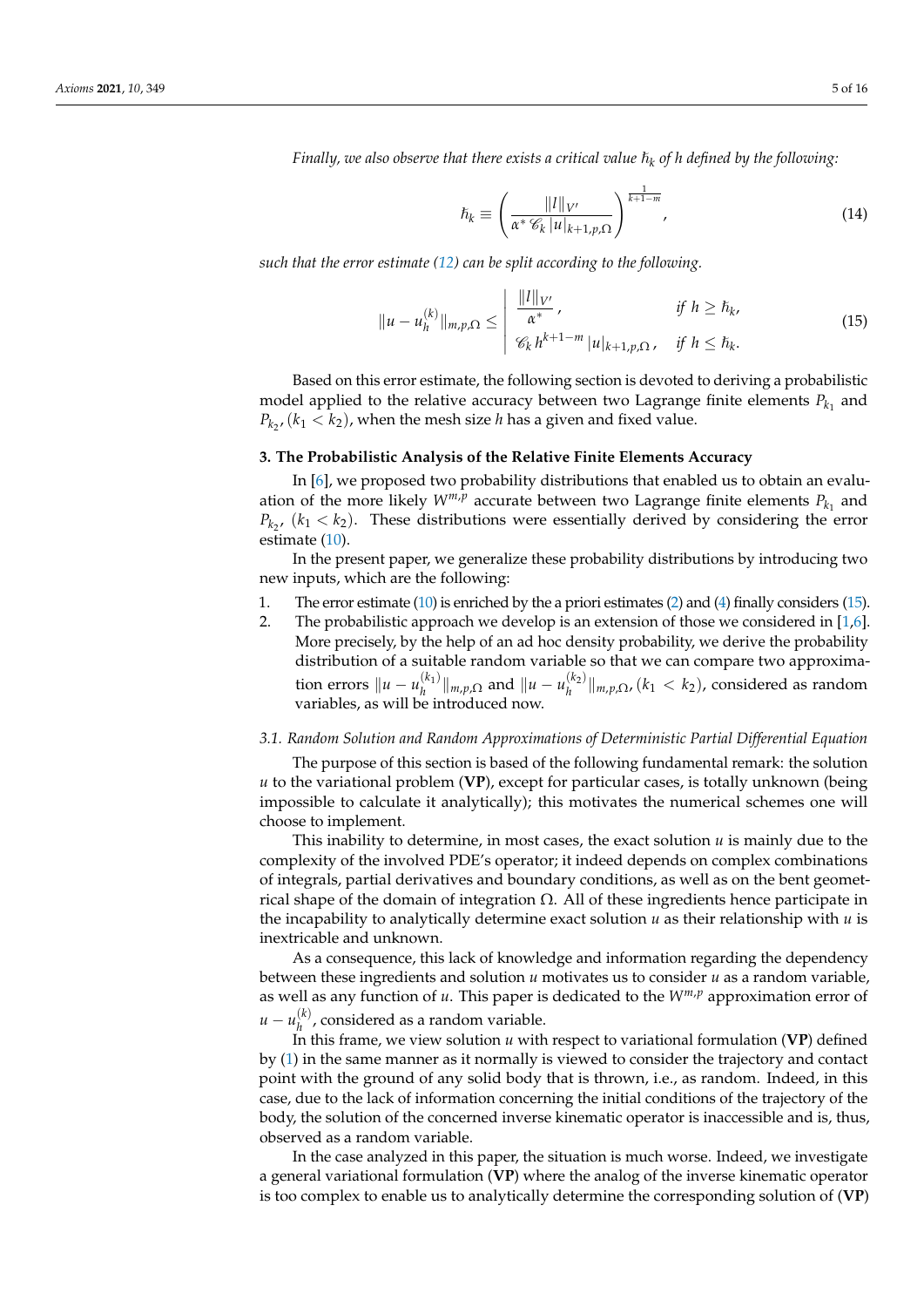by any mathematical expression. It is one of the reasons that motivate us to view solution  $u$  and its approximation  $u_h^{(k)}$  $h$ <sup>( $h$ </sup>) as random variables, since the corresponding approximate operator conserves the complexity of the original one described above.

#### *3.2. The Probabilistic Distribution of the Relative Finite Elements Accuracy*

In the previous section, we expressed the reason for why we consider solution *u* and its approximation  $u_h^{(k)}$  as random variables.

*h* In order to complete the description of the randomness feature of approximation error ||*u* − *u*<sup>(*k*)</sup>)  $\|h_h^{(k)}\|_{m,p,\Omega}$ , we also remark that since the manner a given mesh grid generator will produce any mesh is random, the corresponding approximation  $u_h^{(k)}$  $h^{(k)}$  is random too.

For all of these reasons, based on the error estimate (12) and (13), we can only affirm that the value of approximation error  $||u_h^{(k)} - u||_{m,\Omega}$  is somewhere within interval  $[0, \beta_k]$ .

As a consequence, we decide to view norm  $\|u - u_h^{(k)}\|$ *h* k*m*,*p*,<sup>Ω</sup> as a random variable defined as follows.

Let *k*, *m* and *p* be fixed. We introduce the random variable  $X_{m,p}^{(k)}$  defined by the following.

$$
X_{m,p}^{(k)}: \quad W^{m,p}(\Omega) \times W_h^{(k)} \quad \longrightarrow \quad [0, \beta_k]
$$
\n
$$
\omega \equiv (u, u_h^{(k)}) \quad \longrightarrow \quad X_{m,p}^{(k)}(\omega) = X_{m,p}^{(k)}(u, u_h^{(k)}) = ||u - u_h^{(k)}||_{m,p,\Omega}. \quad (17)
$$

Thus, space product  $W^{m,p}(\Omega) \times W_h^{(k)}$  $h_h^{(k)}$  plays the role of the usual probability space introduced in this context.

Now, regarding the absence of information concerning the more likely or less likely values of norm  $||u - u_h^{(k)}||$  $\mathbf{h}_{h}^{(k)}$  ||<sub>*m*,*p*, $\Omega$  within interval  $[0, \beta_k]$ , we assume that random variable</sub>  $X_{m,p}^{(k)}$  is uniformly distributed over interval  $[0,\beta_k]$  with the following meaning.

$$
\forall (a,b) \in \mathbb{R}^2, 0 \le a < b \le \beta_k : \mathit{Prob}\Big\{X_{m,p}^{(k)} \in [a,b]\Big\} = \frac{b-a}{\beta_k}.\tag{18}
$$

Equation (18) means that if one slides interval  $[a, b]$  anywhere in  $[0, \beta_k]$ , the probability of event  $\left\{X_{m,p}^{(k)} \in [a,b]\right\}$  does not depend on where interval  $[a,b]$  is located in  $[0,\beta_k]$ , but

only on its length; this corresponds to the property of uniformity of random variable  $X_{m,p}^{(k)}$ . Let us now consider two families of Lagrange finite elements  $P_{k_1}$  and  $P_{k_2}$  corresponding to a set of values  $(k_1, k_2) \in \mathbb{N}^2$  such that  $0 < k_1 < k_2$ .

The two corresponding inequalities given by (12) and (13), assuming that solution *u* to (**VP**) belong to  $H^{\bar{k}_2+1}(\Omega)$ , are as follows:

$$
X_{m,p}^{(k_1)} \equiv \|u - u_h^{(k_1)}\|_{m,p,\Omega} \leq \beta_{k_1}, \tag{19}
$$

$$
X_{m,p}^{(k_2)} \equiv \|u - u_h^{(k_2)}\|_{m,p,\Omega} \leq \beta_{k_2}, \tag{20}
$$

where  $u_h^{(k_1)}$  $h_h^{(k_1)}$  and  $u_{h}^{(k_2)}$ , respectively, denote  $P_{k_1}$  and  $P_{k_2}$  Lagrange finite element approximations of *u* and  $\beta_{k_i}$ ,  $(i = 1, 2)$ , as defined by (13).

**Remark 2.** If one considers a given mesh for finite element  $P_{k_2}$  that contains that of  $P_{k_1}$ , then for *the particular class of problems where* (*VP*) *is equivalent to a minimization formulation* (*MP*) *(see for example [11]), one can show that the approximation error of the Pk*<sup>2</sup> *finite element is always* smaller than that of  $P_{k_1}$ , and  $P_{k_2}$  is more accurate than  $P_{k_1}$  for all values of the mesh size h.

Therefore, in order to avoid this situation, for a given value of *h*, we consider two independent meshes built by a mesh generator for  $P_{k_1}$  and  $P_{k_2}$ . Now, usually, in order to compare the accuracy between these two finite elements, one asymptotically considers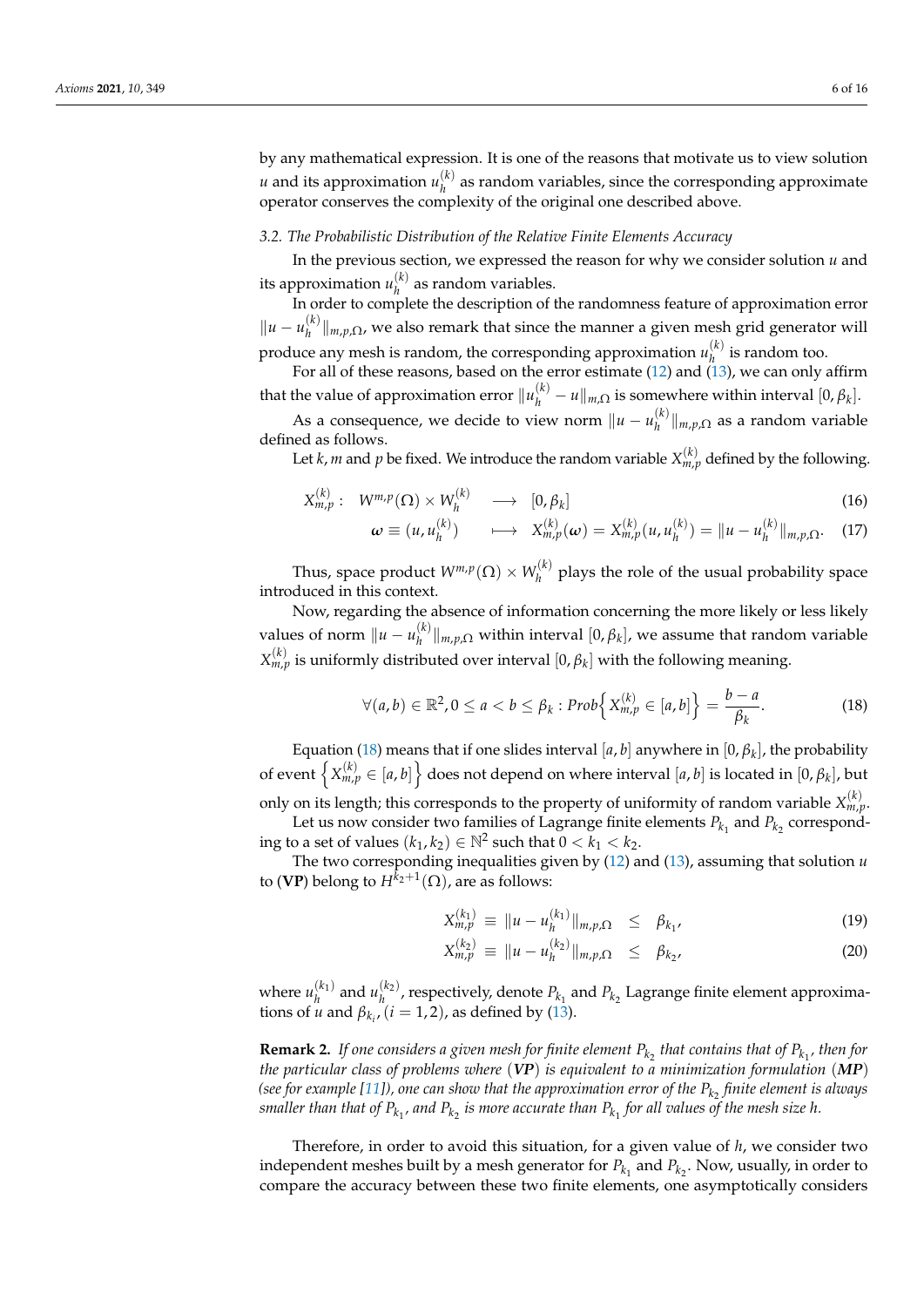inequalities (19) and (20) to conclude that, when *h* proceeds to zero,  $P_{k_2}$  is more accurate than  $P_{k_1}$ , since  $h^{k_2}$  proceeds faster to zero than  $h^{k_1}$ .

However, for a given application, *h* has a given and fixed value; thus, this method of comparison is not valid anymore. For this reason, our purpose is to determine the relative accuracy between two finite elements  $P_{k_1}$  and  $P_{k_2}$ ,  $(k_1 < k_2)$  for a fixed value of *h* corresponding to two independent meshes.

Moreover, since we chose to consider two random variables  $X_{m,p}^{(k_i)}$  ( $i=1,2$ ), as uniformly distributed on their respective interval of values  $[0, \beta_{k_i}]$ ,  $(i = 1, 2)$ , we also assume that they are independent. This assumption is, once again, the result of the lack of information which led us to model the relationship between these two variables as independent, since any knowledge is available for more precisely localizing the value of  $||u - u_h^{(k_1)}||$ *h* k*m*,*p*,<sup>Ω</sup> if the value of  $||u - u_h^{(k_2)}||_{m,p,\Omega}$  was known and vice versa.

By the following result, we establish the density of probability of the random variable *Z* defined by the following:  $Z = X_{m,p}^{(k_1)} - X_{m,p}^{(k_2)}$ .

**Theorem 1.** Let  $X_{m,p}^{(k_i)}$ ,  $(i = 1, 2)$ , be the two uniform and independent random variables defined  $b$ y (16) and (17):  $X_{m,p}^{(k_i)} \sim \ U([0,\beta_{k_i}])$ , where  $\beta_{k_i}$  is defined by (13).

*Then, random variable Z defined on* R *has the following density of probability.*

$$
0 \tif (z \le -\beta_{k_2} \t or z \ge \beta_{k_1}), \t(21)
$$

$$
\frac{\beta_{k_2}+z}{\beta_{k_1}\beta_{k_2}} \text{ if } (\beta_{k_1}\leq \beta_{k_2}: -\beta_{k_2}\leq z \leq \beta_{k_1}-\beta_{k_2}) \text{ or } (\beta_{k_1}\geq \beta_{k_2}: -\beta_{k_2}\leq z \leq 0), \text{ (22)}
$$

$$
f_Z(z) = \begin{vmatrix} \frac{1}{\beta_{k_2}} & \text{if } (\beta_{k_1} \leq \beta_{k_2} : \beta_{k_1} - \beta_{k_2} \leq z \leq 0), \\ 0 & \text{if } (\beta_{k_1} \leq \beta_{k_2} : \beta_{k_1} - \beta_{k_2} \leq z \leq 0) \end{vmatrix},
$$

$$
\frac{1}{\beta_{k_1}} \text{ if } (\beta_{k_1} \ge \beta_{k_2} : 0 \le z \le \beta_{k_1} - \beta_{k_2}), \tag{24}
$$

$$
\frac{\beta_{k_1} - z}{\beta_{k_1} \beta_{k_2}} \text{ if } (\beta_{k_1} \le \beta_{k_2} : 0 \le z \le \beta_{k_1}) \text{ or } (\beta_{k_1} \ge \beta_{k_2} : \beta_{k_1} - \beta_{k_2} \le z \le \beta_{k_1}). \tag{25}
$$

**Proof.** Let us now remark that since the support of two random variables  $X_{m,p}^{(k_i)}$ ,  $(i = 1, 2)$ , is  $[0, \beta_{k_i}]$ , the support of density  $f_Z$  is, therefore,  $[-\beta_{k_2}, \beta_{k_1}]$ , which corresponds to (21).

Let us consider the case where  $\beta_{k_1} \leq \beta_{k_2}$ .

If  $f_{X_{m,p}^{(k_i)}}(x_i)$  denotes the density of probability defined on R associated to each random

variable  $X_{m,p}^{(k_i)}$ , since we assume that they are independent variables, density  $f_Z(z)$  is given by the following:

$$
f_Z(z) = \int_{\mathbb{R}} f_{X_{m,p}^{(k_2)}}(x_2) f_{X_{m,p}^{(k_1)}}(x_2 + z) dx_2,
$$
 (26)

where

 $\overline{\phantom{a}}$  $\overline{\phantom{a}}$  $\overline{\phantom{a}}$  $\overline{\phantom{a}}$  $\overline{\phantom{a}}$  $\overline{\phantom{a}}$  $\overline{\phantom{a}}$  $\overline{\phantom{a}}$  $\overline{\phantom{a}}$  $\overline{\phantom{a}}$ 

 $\overline{\phantom{a}}$  $\overline{\phantom{a}}$  $\overline{\phantom{a}}$  $\overline{\phantom{a}}$  $\overline{\phantom{a}}$  $\overline{\phantom{a}}$  $\overline{\phantom{a}}$  $\overline{\phantom{a}}$  $\overline{\phantom{a}}$  $\overline{\phantom{a}}$ 

$$
f_{X_{m,p}^{(k_i)}}(x_i) = \frac{1}{\beta_{k_i}} 1\!\!1_{[0,\beta_{k_i}]}(x_i), (i = 1, 2),
$$
\n(27)

and  $\mathbb{1}_{[c,d]}$  is the indicator function of the interval  $[c,d]$ ,  $\forall (c,d) \in \mathbb{R}^2$ .

Furthermore, due to the definition (27) of the density for each variable  $X_{m,p}^{(k_i)}$  ( $i=1,2$ ), the integrand of  $(26)$  can be expressed as follows: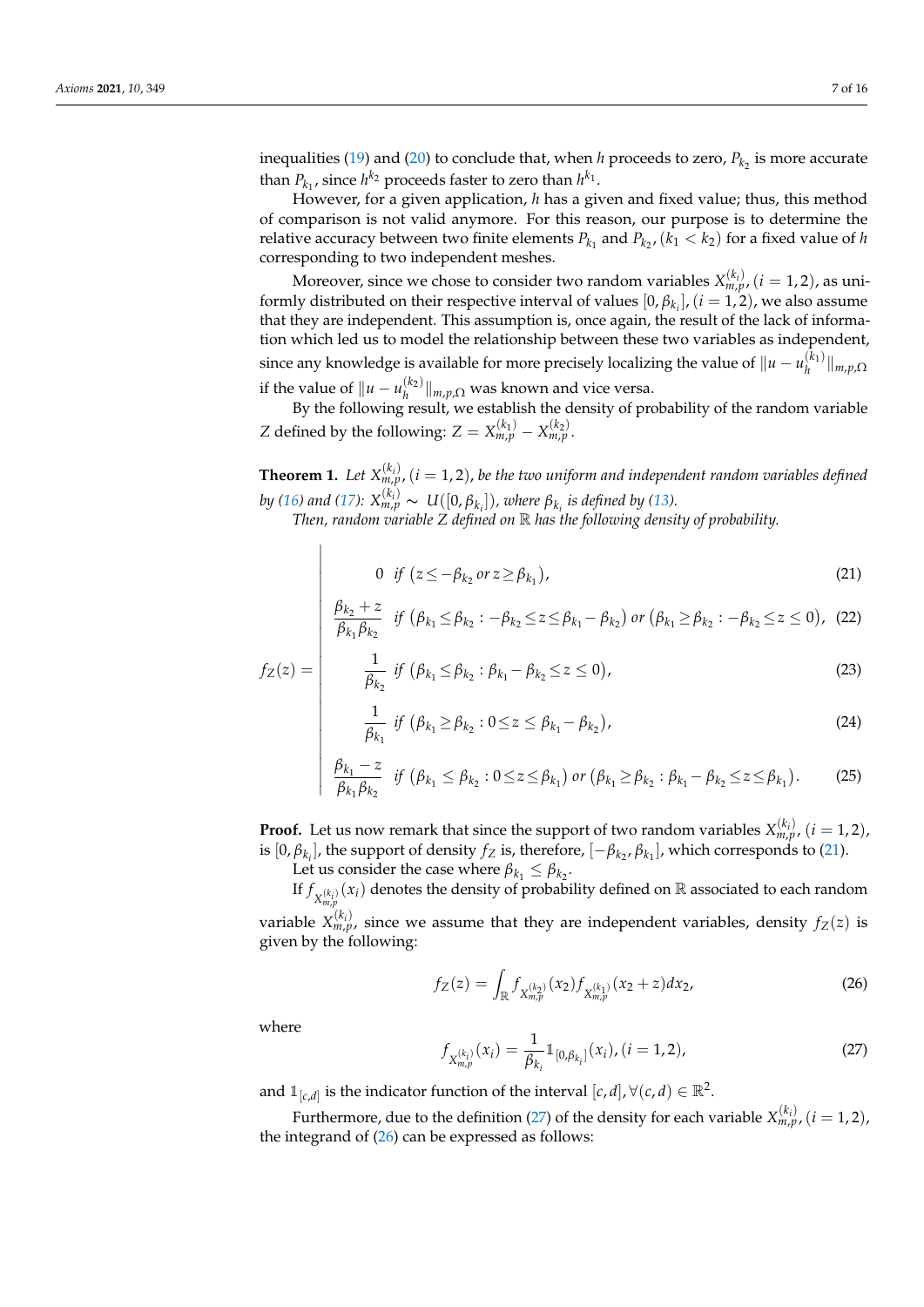$$
f_{X_{m,p}^{(k_2)}}(x_2) f_{X_{m,p}^{(k_1)}}(x_2+z) = \begin{vmatrix} \frac{1}{\beta_{k_1} \beta_{k_2}} & \text{if } 0 \le x_2 \le \beta_{k_2} \text{ and } 0 \le x_2+z \le \beta_{k_1}, \\ 0 & \text{if } \text{not.} \end{vmatrix}
$$
 (28)

$$
0 \quad \text{if} \quad \text{not.} \tag{29}
$$

As a consequence,  $x_2 \in [0, \beta_{k_2}] \cap [-z, -z + \beta_{k_1}]$ , which leads one to consider the five following cases corresponding to the significant relative positions between intervals  $[0, \beta_{k_2}]$ and  $[-z, -z + \beta_{k_1}]$ :

- 1. Let us assume that  $-z + \beta_{k_1} \le 0$ . If  $z \ge \beta_{k_1}$ , then  $[0, \beta_{k_2}] \cap [-z, -z + \beta_{k_1}] = \emptyset$  and  $f_Z(z) = 0$ , which is again a result of (21);
- 2. We consider now the values of *z* such that  $-z \le 0$  and  $0 \le -z + \beta_{k_1} \le \beta_{k_2}$ . If  $0 \le z \le \beta_{k_1}$ , then  $x_2 \in [0, -z + \beta_{k_1}]$  and by (26) we obtain the expected expression of (25) since we have the following.

$$
f_Z(z) = \int_0^{-z+\beta_{k_1}} \frac{dx_2}{\beta_{k_1}\beta_{k_2}} = \frac{\beta_{k_1} - z}{\beta_{k_1}\beta_{k_2}}, (0 \le z \le \beta_{k_1}).
$$
 (30)

3. The following case concerns the values of *z* such that  $-z \ge 0$  and  $-z + \beta_{k_1} \le \beta_{k_2}$ . If  $\beta_{k_1} - \beta_{k_2} \le z \le 0$ , then  $x_2 \in [-z, -z + \beta_{k_1}]$  and we obtain (23) since the following is the case.

$$
f_Z(z) = \int_{-z}^{-z+\beta_{k_1}} \frac{dx_2}{\beta_{k_1}\beta_{k_2}} = \frac{1}{\beta_{k_2}}, (\beta_{k_1} - \beta_{k_2} \le z \le 0).
$$
 (31)

- 4. If −*z* ≤ 0 and −*z* +  $β_{k_1} ≥ β_{k_2}$ , then 0 ≤ *z* ≤  $β_{k_1} − β_{k_2}$ , which is impossible since  $\beta_{k_1} \leq \beta_{k_2}$
- 5. We consider now the values of *z* such that  $0 \leq -z \leq \beta_{k_2}$  and  $-z + \beta_{k_1} \geq \beta_{k_2}$ .

If  $-\beta_{k_2} \le z \le \beta_{k_1} - \beta_{k_2}$ , then  $x_2 \in [-z, \beta_{k_2}]$  and since we have the following:

$$
f_Z(z) = \int_{-z}^{\beta_{k_2}} \frac{dx_2}{\beta_{k_1} \beta_{k_2}} = \frac{\beta_{k_2} + z}{\beta_{k_1} \beta_{k_2}}, \quad (-\beta_{k_2} \le z \le \beta_{k_1} - \beta_{k_2}), \tag{32}
$$

we obtain the expected expression of (22).

6. Finally, if  $-z \ge \beta_{k_2}$ , then  $[0, \beta_{k_2}] \cap [-z, -z + \beta_{k_1}] = \emptyset$  and  $f_Z(z) = 0$ , which corresponds to (21).

The other cases corresponding to  $\beta_{k_1} \geq \beta_{k_2}$  can be deduced by using the same arguments.

From Theorem 1, one can infer the entire cumulative distribution function  $F_Z(z)$ defined by the following.

$$
F_Z(z) = \int_{-\infty}^{z} f_Z(z) dz.
$$
 (33)

However, since we are interested in determining the more likely finite element between  $P_{k_1}$  and  $P_{k_2}$ , ( $k_1 < k_2$ ), we focus the following corollary to the value of  $F_Z(0)$ , which corresponds to  $Prob\left\{X_{m,p}^{(k_1)} \leq X_{m,p}^{(k_2)}\right\}.$ 

**Corollary 1.** Let  $X_{m,p}^{(k_i)}$ ,  $(i = 1, 2)$ , be the two uniform and independent random variables defined by (16)–(17):  $X_{m,p}^{(k_i)} \sim\ U([0,\beta_{k_i}])$ , where  $\beta_{k_i}$  is defined by (13). Then, we have: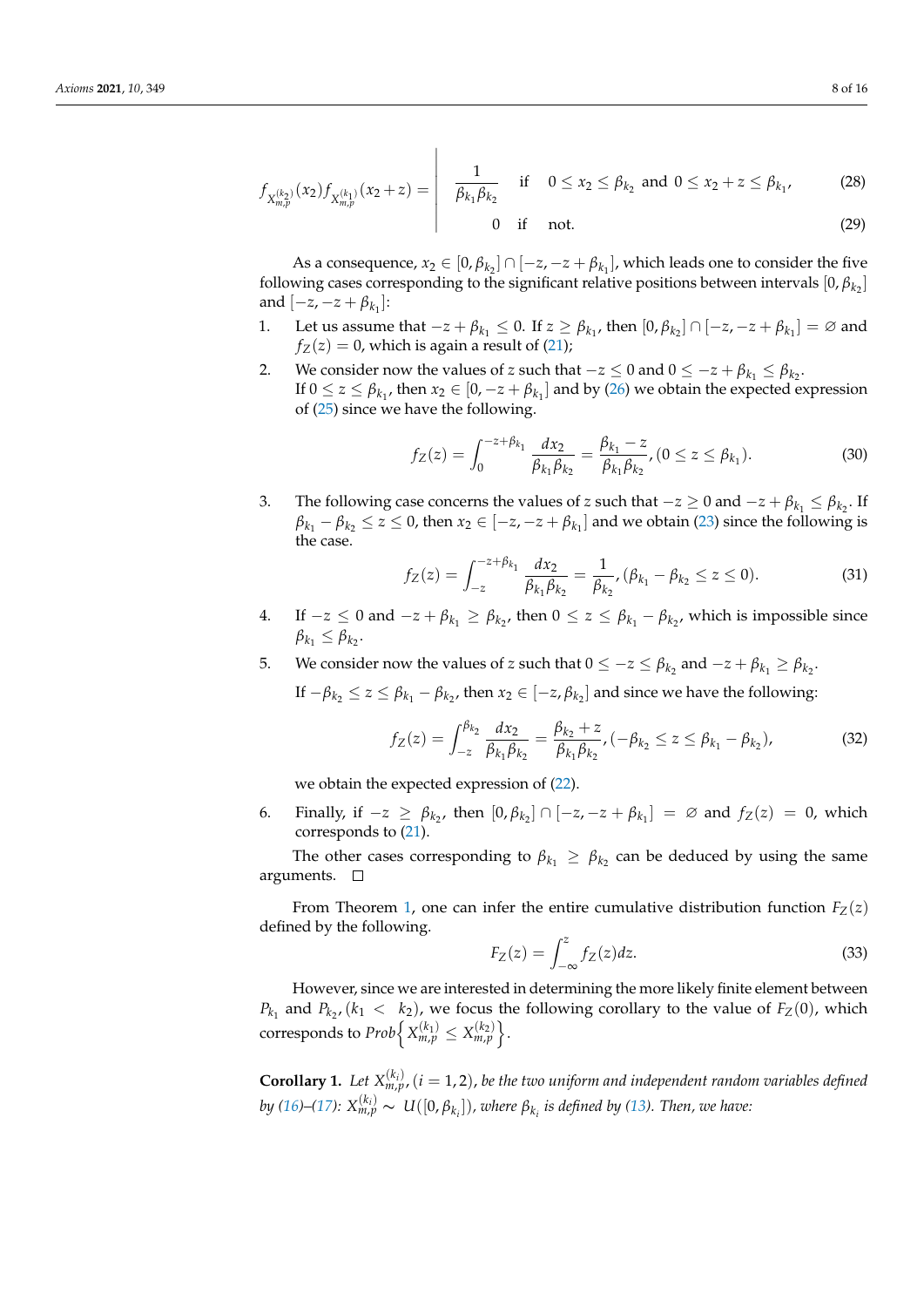$$
Prob\left\{X_{m,p}^{(k_1)} \le X_{m,p}^{(k_2)}\right\} = \begin{vmatrix} 1 - \frac{1}{2} \frac{\beta_{k_1}}{\beta_{k_2}} & \text{if } \beta_{k_1} \le \beta_{k_2}, \\ 1 & \beta_{k_2} & \text{if } \beta_{k_1} \le \beta_{k_2}, \end{vmatrix}
$$
(34)

$$
\frac{1}{2}\frac{\beta_{k_2}}{\beta_{k_1}} \quad if \quad \beta_{k_1} \ge \beta_{k_2}.\tag{35}
$$

# **Proof.**

— Let us consider the case where  $\beta_{k_1} \leq \beta_{k_2}$ . Then, by definition (33) of the entire cumulative distribution function  $F_Z(z)$ , at  $z = 0$ , we have the following:

 $\overline{\phantom{a}}$  $\overline{\phantom{a}}$  $\overline{\phantom{a}}$ 

$$
F_Z(0) = \int_{-\infty}^0 f_Z(z) dz = \int_{-\beta_{k_2}}^{\beta_{k_1} - \beta_{k_2}} \frac{\beta_{k_2} + z}{\beta_{k_1} \beta_{k_2}} dz + \int_{\beta_{k_1} - \beta_{k_2}}^0 \frac{dz}{\beta_{k_2}} = 1 - \frac{1}{2} \frac{\beta_{k_1}}{\beta_{k_2}},
$$
 (36)

where we used the values of the density  $f_Z(z)$  given by (22) and (23). — In the same manner, when  $\beta_{k_1} \geq \beta_{k_2}$ , we have the following.

$$
F_Z(0) = \int_{-\infty}^0 f_Z(z) dz = \int_{-\beta_{k_2}}^0 \frac{\beta_{k_2} + z}{\beta_{k_1} \beta_{k_2}} dz = \frac{1}{2} \frac{\beta_{k_2}}{\beta_{k_1}}.
$$
 (37)

 $\Box$ 

We can now explicate the probability distribution of event  $\left\{X_{m,p}^{(k_1)}\leq X_{m,p}^{(k_2)}\right\}$  given by (34) and (35) as a function of the mesh size *h*.

To this end, we remark that, since each  $\beta_{k_i}(i=1,2)$  has two possible values depending on the relative position between *h* and  $\hbar_{k_i}$  defined by (14), the probability distribution we are looking for must be splitted in the corresponding cases as well.

Let us, hence, introduce constants  $C_{k_i}$ ,  $(i = 1, 2)$ , defined by the following:

$$
C_{k_i} = \mathcal{C}_{k_i} |u|_{k_i + 1, p, \Omega}, \tag{38}
$$

and the specific value  $h_{k_1,k_2}^*$  of *h* which corresponds to the intersection of the curves  $\varphi_{k_i}$ ,  $(i = 1, 2)$ , defined by  $\varphi_{k_i}(h) \equiv C_{k_i} h^{k_i + 1 - m}$  (see Figure 1).



**Figure 1.** Relative positions between the curves  $C_{k_i} h^{k_i+1-m}$  and the line  $||l||_{V'}/\alpha^*$ .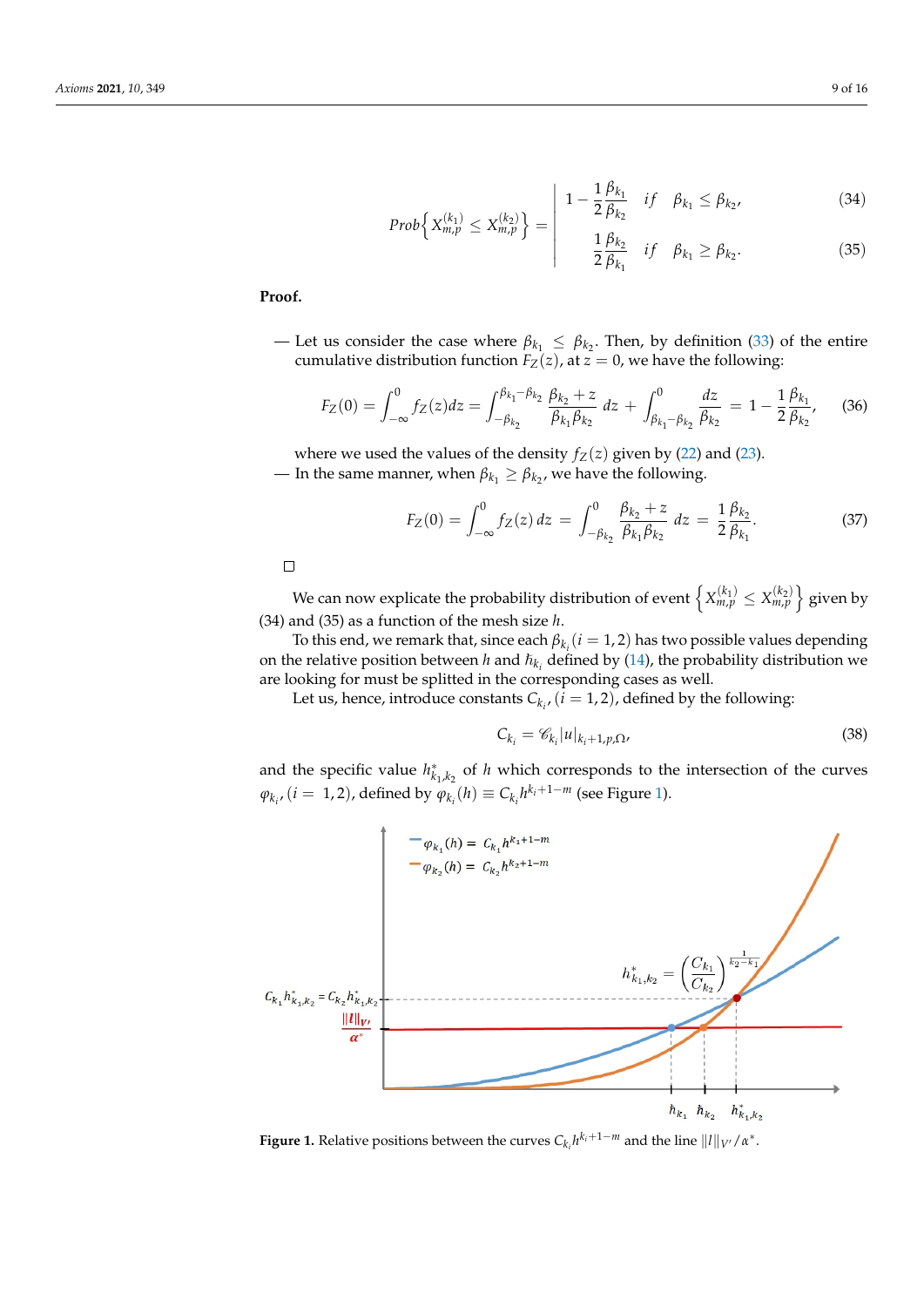Then, we have the following.

$$
h_{k_1,k_2}^* = \left(\frac{C_{k_1}}{C_{k_2}}\right)^{\frac{1}{k_2 - k_1}} \equiv \left(\frac{\mathscr{C}_{k_1}}{\mathscr{C}_{k_2}} \frac{|u|_{k_1 + 1, p, \Omega}}{|u|_{k_2 + 1, p, \Omega}}\right)^{\frac{1}{k_2 - k_1}}.
$$
 (39)

We notice that  $h_{k_1,k_2}^*$  and  $\hbar_{k_i}$ ,  $(i = 1, 2)$ , strongly depend on *m* and *p*, since  $\mathscr{C}_{k_i}$  and  $\beta_{k_i}$ depend on these two parameters as well. As a consequence, in the following theorem, the  $\bigcup_{m,n}$  different formulas of  $Prob\Big\{X_{m,p}^{(k_1)} \leq X_{m,p}^{(k_2)}\Big\}$  will contain this dependency on  $m$  and  $p.$ 

**Theorem 2.** Let  $X_{m,p}^{(k_i)}$ ,  $(i = 1, 2)$ , be the two uniform and independent random variables defined by (16) and (17). Then,  $\mathcal{P}_{k_1,k_2}(h)\equiv Prob\Big\{X_{m,p}^{(k_1)}\leq X_{m,p}^{(k_2)}\Big\}$  is determined by the following.

*If*  $h_{k_1,k_2}^* \geq \max(\hbar_{k_1}, \hbar_{k_2})$ , then  $\hbar_{k_1} \leq \hbar_{k_2}$  and we have:

$$
\left| \frac{1}{2} \left( \frac{h}{h_{k_1, k_2}^*} \right)^{k_2 - k_1} \right| \quad \text{if} \quad 0 \le h \le \hbar_{k_1}, \tag{40}
$$

$$
\mathcal{P}_{k_1,k_2}(h) = \begin{vmatrix} 1 & h \\ \frac{1}{2} & \left(\frac{h}{\hbar_{k_2}}\right)^{k_2+1-m} & \text{if} \quad \hbar_{k_1} \le h \le \hbar_{k_2}, \\ 1 & 1 & \end{vmatrix} \tag{41}
$$

$$
\frac{1}{2} \qquad \qquad if \quad h \ge h_{k_2}.\tag{42}
$$

*If*  $h_{k_1,k_2}^* \le \min(\hbar_{k_1}, \hbar_{k_2})$ , then  $\hbar_{k_2} \le \hbar_{k_1}$  and the following:

 $\overline{\phantom{a}}$  $\overline{\phantom{a}}$  $\overline{\phantom{a}}$ 

 $\overline{\phantom{a}}$  $\overline{\phantom{a}}$  $\overline{\phantom{a}}$  $\overline{\phantom{a}}$  $\overline{\phantom{a}}$  $\overline{\phantom{a}}$ 

 $\overline{\phantom{a}}$  $\overline{\phantom{a}}$  $\overline{\phantom{a}}$  $\overline{\phantom{a}}$ 

$$
\frac{1}{2} \left( \frac{h}{h_{k_1,k_2}^*} \right)^{k_2 - k_1} \quad \text{if} \quad 0 \le h \le h_{k_1,k_2}^* \tag{43}
$$

$$
\mathcal{P}_{k_1,k_2}(h) = \begin{vmatrix} 1 - \frac{1}{2} \left( \frac{h_{k_1,k_2}^*}{h} \right)^{k_2 - k_1} & \text{if} \quad h_{k_1,k_2}^* \le h \le h_{k_2}, \end{vmatrix} \tag{44}
$$

$$
1 - \frac{1}{2} \left(\frac{h}{\hslash_{k_1}}\right)^{k_1 + 1 - m} \quad \text{if} \quad \hslash_{k_2} \le h \le \hslash_{k_1}, \tag{45}
$$

$$
\frac{1}{2} \qquad \qquad if \quad h \ge h_{k_1}.\tag{46}
$$

**Proof.** In order to establish the proof of Theorem 2, we will consider a geometrical interpretation of error estimate (19) and (20).

These two inequalities can indeed be geometrically viewed with the help of the relative position between the two curves  $\varphi_{k_i}(h)$ , ( $i = 1, 2$ ), introduced above and the horizontal line defined by  $\psi(h) \equiv \frac{||l||_{V'}}{e^*}$  $\frac{\partial u}{\partial x^*}$  (see Figure 1).

Then, depending on the position of the horizontal line  $\psi(h)$  with particular value  $C_{k_i} h_{k_1,k_2}^*$ , (*i* = 1, 2), we have to consider the two following cases:

 $-$  If  $\frac{||l||_{V'}}{a^*} \leq C_{k_1} h_{k_1,k_2}^* = C_{k_2} h_{k_1,k_2}^*$ , then  $\hbar_{k_1} \leq \hbar_{k_2} \leq h_{k_1,k_2}^*$  $\qquad \qquad \text{If } \frac{\|l\|_{V'}}{\alpha^*} \geq C_{k_1} h_{k_1,k_2}^* = C_{k_2} h_{k_1,k_2}^*$ , then  $h_{k_1,k_2}^* \leq h_{k_2} \leq h_{k_1}.$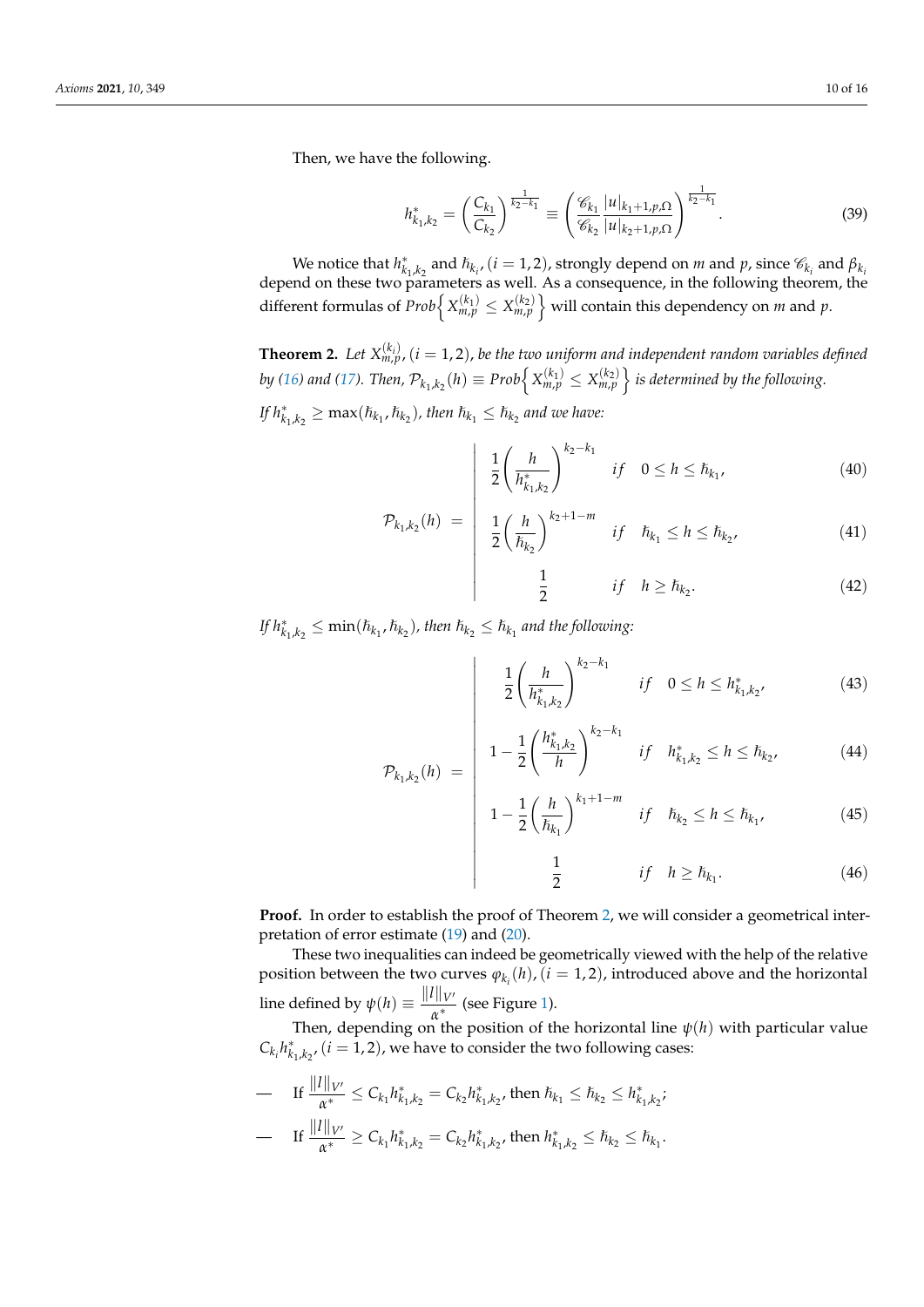Thus, let us consider the first case when  $\frac{\|l\|_{V'}}{\alpha^*} \leq C_{k_1} h_{k_1,k_2}^* = C_{k_2} h_{k_1,k_2}^*$  or equivalently  $h_{k_1,k_2}^* \geq \max(\hbar_{k_1},\hbar_{k_2})$ . Therefore, due to the relative positions between the three curves  $\varphi_{k_1}$ ,  $\varphi_{k_2}$  and  $\psi$ , we have the following results:

1. 
$$
\forall h \leq \hbar_{k_1}: C_{k_2} h^{k_2+1-m} \leq C_{k_1} h^{k_1+1-m} \leq \frac{||l||_{V'}}{\alpha^*}
$$
 and  $\beta_{k_2} \leq \beta_{k_1}$  with  $\beta_{k_i} = C_{k_i} h^{k_i+1-m}$ ,   
(*i* = 1,2). Then, from (35), we obtain (40);

- 2.  $\forall \hbar_{k_1} \leq h \leq \hbar_{k_2} : C_{k_2} h^{k_2+1-m} \leq \frac{||l||_{V'}}{n^*}$  $\frac{d\|V'}{dx^*} \leq C_{k_1} h^{k_1+1-m}$  and  $\beta_{k_2} \leq \beta_{k_1}$  with  $\beta_{k_1} = \frac{\|I\|_{V'}}{\alpha^*}$ *α* ∗ and  $\beta_{k_2} = C_{k_2} h^{k_2+1-m}$ . Then, again from (35), we obtain (41);
- 3.  $\forall h_{k_2} \leq h \leq h_{k_1,k_2}^* : \frac{\|l\|_{V'}}{\alpha^*}$  $\frac{d\|V\|}{d\alpha^*_{k+1}} \leq C_{k_2} h^{k_2+1-m} \leq C_{k_1} h^{k_1+1-m}$  and  $\beta_{k_1} = \beta_{k_2} = \frac{\|I\|_{V^M}}{\alpha^*_{k+1}}$  $\frac{\alpha}{\alpha^*}$ . Then, from (34) or (35), we obtain (42);
- $4. \quad \forall h^{*}_{k_1,k_2} \leq h: \frac{\|l\|_{V'}}{\alpha^*}$  $\frac{d\|V'}{dx^*} \leq C_{k_1} h^{k_1+1-m} \leq C_{k_2} h^{k_2+1-m}$  and  $\beta_{k_1} = \beta_{k_2} = \frac{\|I\|_{V'}}{\alpha^*}$  $\frac{\partial \Gamma(\mathbf{V})}{\partial \mathbf{r}^*}$ . Then, again from (34) or (35), we also obtain (42).

We now consider the case where  $\frac{||l||_{V'}}{a^*} \ge C_{k_1} h_{k_1,k_2}^* = C_{k_2} h_{k_1,k_2}^*$  which corresponds to  $h_{k_1,k_2}^* \leq \min(\hbar_{k_1},\hbar_{k_2})$ . Therefore, using once again the relative positions between curves  $\varphi_{k_1}$ ,  $\varphi_{k_2}$  and  $\psi$ , we deduce the following results:

- 1.  $\forall h \leq h_{k_1,k_2}^* : C_{k_2} h^{k_2+1-m} \leq C_{k_1} h^{k_1+1-m} \leq \frac{||l||_{V^k}}{\alpha^*}$  $\frac{d}{dx} \alpha^*$  and  $\beta_{k_2} \leq \beta_{k_1}$  with  $\beta_{k_i} = C_{k_i} h^{k_i+1-m}$ ,  $(i = 1, 2)$ . Then, from (35), we obtain (43);
- 2.  $\forall h_{k_1,k_2}^* \leq h \leq \hbar_{k_2} : C_{k_1} h^{k_1+1-m} \leq C_{k_2} h^{k_2+1-m} \leq \frac{||l||_{V^k}}{\alpha^*}$  $\frac{\beta}{\alpha^*}$  and  $\beta_{k_1} \leq \beta_{k_2}$  with  $\beta_{k_i} =$  $C_{k_i} h^{k_i+1-m}$ ,  $(i = 1, 2)$ . Then, from (34), we obtain (44);
- 3.  $\forall \hslash_{k_2} \leq h \leq \hslash_{k_1} : C_{k_1} h^{k_1+1-m} \leq \frac{||l||_{V^k}}{n^*}$  $\frac{a_{k}^{n}}{\alpha^{*}} \leq C_{k_{2}} h^{k_{2}+1-m}$  and  $\beta_{k_{1}} \leq \beta_{k_{2}}$  with  $\beta_{k_{1}} =$  $C_{k_1} h^{k_1+1-m}$  and  $\beta_{k_2} = \frac{||l||_{V'}}{\alpha^*}$  $\frac{u_1v_2}{\alpha^*}$ . Then, again from (34), we obtain (45);
- $4. \quad \forall h \geq \hbar_{k_1} : \frac{\|l\|_{V'}}{\alpha^*}$  $\frac{d\|V\|}{dx} \leq C_{k_1} h^{k_1+1-m} \leq C_{k_2} h^{k_2+1-m}$  and  $\beta_{k_1} = \beta_{k_2} = \frac{\|I\|_{V^M}}{x^*}$  $\frac{n}{\alpha^*}$ . Then, from (34) or (35), we obtain (46).  $\Box$

**Remark 3.** We notice that the probability distribution  $\mathcal{P}_{k_1,k_2}(h)$  given by Theorem 2 generalizes *those that we found in [1,6]. Indeed, when we derived probability distribution*  $\mathcal{P}_{k_1,k_2}(h)$  *without taking into account the a priori estimates (2) and (4), we obtained the following.*

> $\overline{\phantom{a}}$  $\overline{\phantom{a}}$  $\overline{\phantom{a}}$  $\overline{\phantom{a}}$  $\overline{\phantom{a}}$

$$
\frac{1}{2} \left( \frac{h}{h_{k_1,k_2}^*} \right)^{k_2 - k_1} \quad \text{if} \quad 0 \le h \le h_{k_1,k_2}^* \tag{47}
$$

$$
\mathcal{P}_{k_1,k_2}(h) = \begin{vmatrix} 1 - \frac{1}{2} \left( \frac{h_{k_1,k_2}^*}{h} \right)^{k_2 - k_1} & \text{if} \quad h \ge h_{k_1,k_2}^* \end{vmatrix} \tag{48}
$$

*In this case, we showed in [12] two numerical examples based on PDE's formulation where exact solutions may be computed to illustrate probabilistic law (47) and (48).*

*In particular, we highlighted the statistical methodology that enabled us to determine a statistical estimator of the threshold*  $h_{k_1,k_2}^*$  *given by* (39)*.* 

*Based on this study, one may adapt it in order to obtain applications that will illustrate the new probabilistic value we derived in Theorem 2.*

*Moreover, in Theorem 2, the contribution of a priori estimates (2) and (4) modifies the probability distribution given by (47) and (48), since the horizontal line*  $\psi(h) = \frac{\|l\|_{V'}}{\alpha^*}$  *interferes with the two polynomials*  $C_{k_i} h^{k_i+1-m}$ ,  $(i = 1, 2)$  *(see Figure 1).*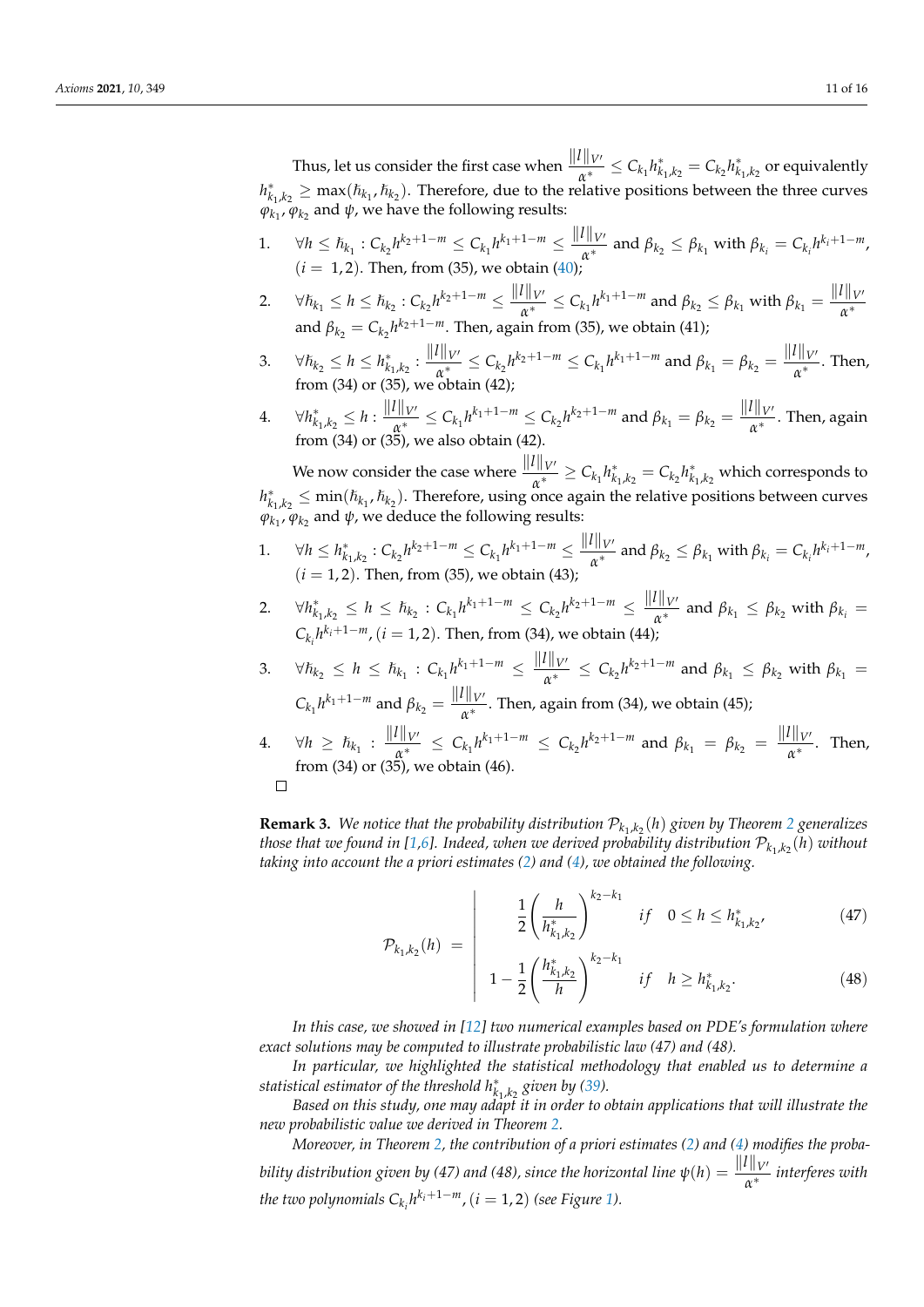This phenomenon will be analyzed in the following section.

## **4. Discussion**

First of all, let us plot the shape of the two cases of the probability distribution we derived in Theorem 2 and those we obtained in [1,6] that we recalled in (47) and (48).

As one can observe, the distribution (47) and (48) plotted in Figure 4 resembles more of the second case of Theorem 2 plotted in Figure 3 than its first case, as plotted in Figure 2. In fact, in the latter case, when  $\hbar_{k_1} \leq \hbar_{k_2}$ , line  $\psi(h) = \frac{||l||_{V'}}{\alpha^*}$  interacts with two polynomials  $C_{k_i} h^{k_i+1-m}$ , (*i* = 1, 2), before critical value  $h_{k_1,k_2}^*$ . As a consequence, its contribution correspondingly takes place in the expression of the probability distribution for  $h \geq h_{k_1}$ .

On the contrary, when  $\hbar_{k_1} \ge \hbar_{k_2}$ , the contribution of line  $\psi(h) = \frac{\|l\|_{V'}}{\mu^*}$  only has to be taken into account after the value of  $h_{k_1,k_2}^*$ . However, in this case, when  $h \ge h_{k_2}$ , once again line  $\psi(h)$  interacts with two polynomials  $C_{k_i}h^{k_i+1-m}$ ,  $(i = 1, 2)$ , and the equivalent distribution we found in (47) and (48) is cut to provide the corresponding one in (45) and (46) plotted in Figure 3.



**Figure 2.** Probability distribution  $\mathcal{P}_{k_1,k_2}(h)$  when  $h_{k_1,k_2}^* \ge \max(\hbar_{k_1}, \hbar_{k_2}).$ 



**Figure 3.** Probability distribution  $\mathcal{P}_{k_1,k_2}(h)$  when  $h_{k_1,k_2}^* \leq \min(\hbar_{k_1}, \hbar_{k_2})$ .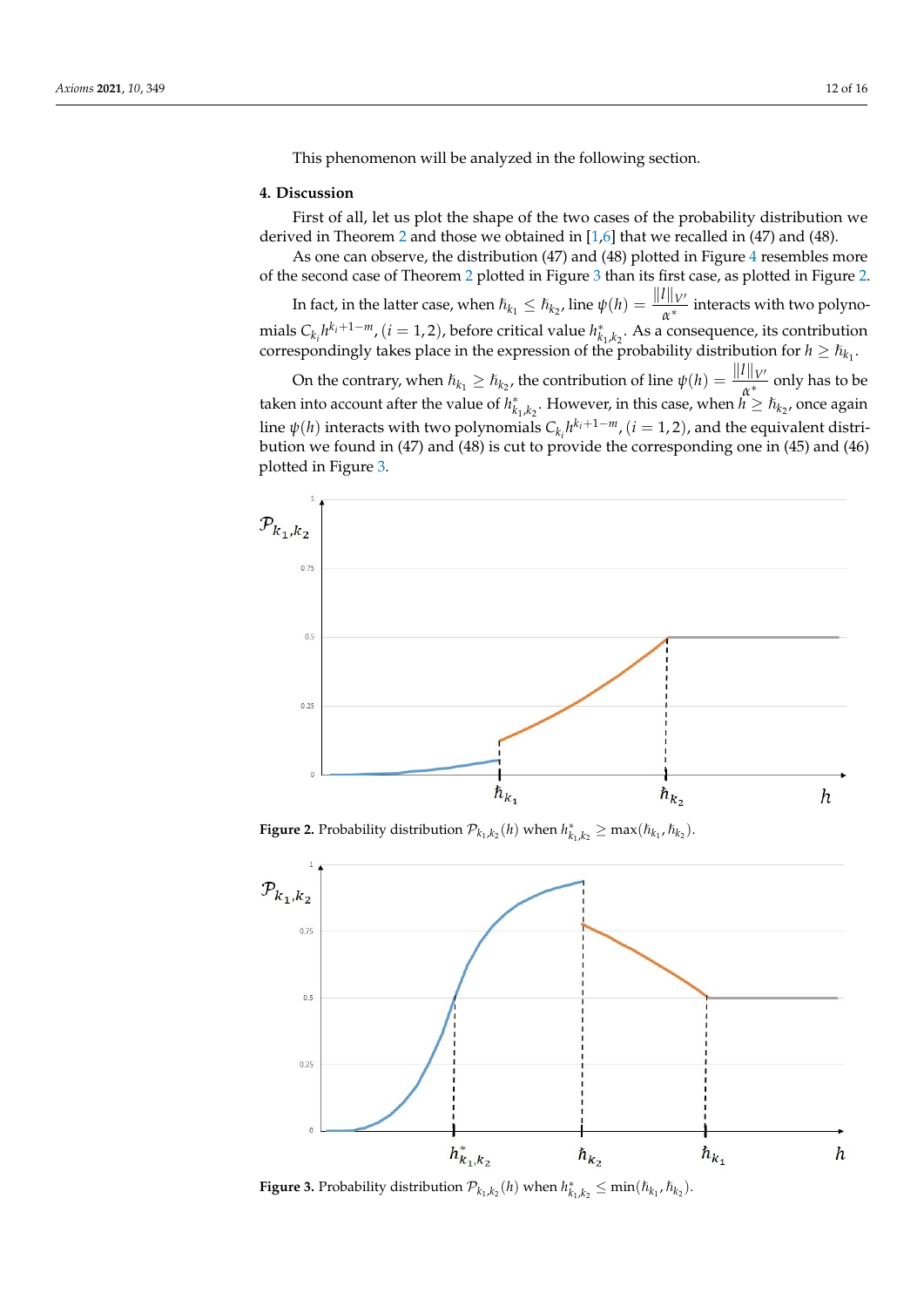This shows the importance of the a priori estimates (2) and (4), which are not considered in the classical point of view limited to the asymptotic behavior of error estimate (10), when the mesh size *h* proceeds to zero. The reason for this is the fact that the right hand sides of (2) and (4) do not depend on *h*; it does not bring any influence for the desired asymptotic behavior.

The goal of the probabilistic approach we developed in this paper is to evaluate, for any fixed value of the mesh size *h*, the relative accuracy between two Lagrange finite elements  $P_{k_1}$  and  $P_{k_2}$ , ( $k_1 \leq k_2$ ). The probability distributions of Theorem 2 adjust those that we had found in [1,6].

Indeed, probability distribution (47) and (48) claim that finite element  $P_{k_1}$  is more likely to be accurate than  $P_{k_2}$  with a high level of probability when  $h \ge h_{k_1,k_2}^*$ . Actually, this probability can reach the value of one, as it can be observed in Figure 4 and  $P_{k_1}$  could be almost surely more accurate than  $P_{k_2}$ . Thus, distributions (40)–(42) and (43)–(46) limit the value of this probability.



**Figure 4.** Probability distribution  $\mathcal{P}_{k_1,k_2}(h)$  published in [1].

More precisely, if  $\hbar_{k_1} \leq \hbar_{k_2}$ , then the probability such that  $P_{k_1}$  is more likely accurate than  $P_{k_2}$  will never be greater than 0.5 (see Figure 2), and if  $\hbar_{k_1} \ge \hbar_{k_2}$ , then for  $h \ge \hbar_{k_2}$  the corresponding probability will decrease to the limit value of 0.5, even if it increases with values greater than 0.5 for *h* values between  $h_{k_1,k_2}^*$  and  $\hbar_{k_2}$  (see Figure 3).

#### **5. Conclusions**

### *5.1. The Relative Accuracy between Two Finite Elements*

In this paper, we presented a generalized probability distribution that takes into account the three available standard estimates one can confront with respect to solution *u* to a variational formulation together with its approximation  $u_h^{(k)}$  $h$ <sup>( $h$ </sup>) performed by Lagrange finite elements *P<sup>k</sup>* .

Those include the a priori estimates for solution *u* and its approximation  $u_h^{(k)}$ *h* carried out by finite elements, on the one hand, and the error estimate, on the other hand.

More precisely, by taking into account a priori estimates (2) and (4), we enriched probability distribution (47) and (48) that we obtained in  $[1,6]$  to find new ones (40)–(46), which were derived in Theorem 2.

As we observed in the previous paragraph, if the contribution of a priori estimates (2) and (4) are not considered when one limits the analysis of the relative accuracy between two finite elements to the asymptotic rate of convergence when the mesh size *h* proceeds to zero, one must deal with these two estimates in order to conclude about the more likely accurate one when *h* has a fixed value.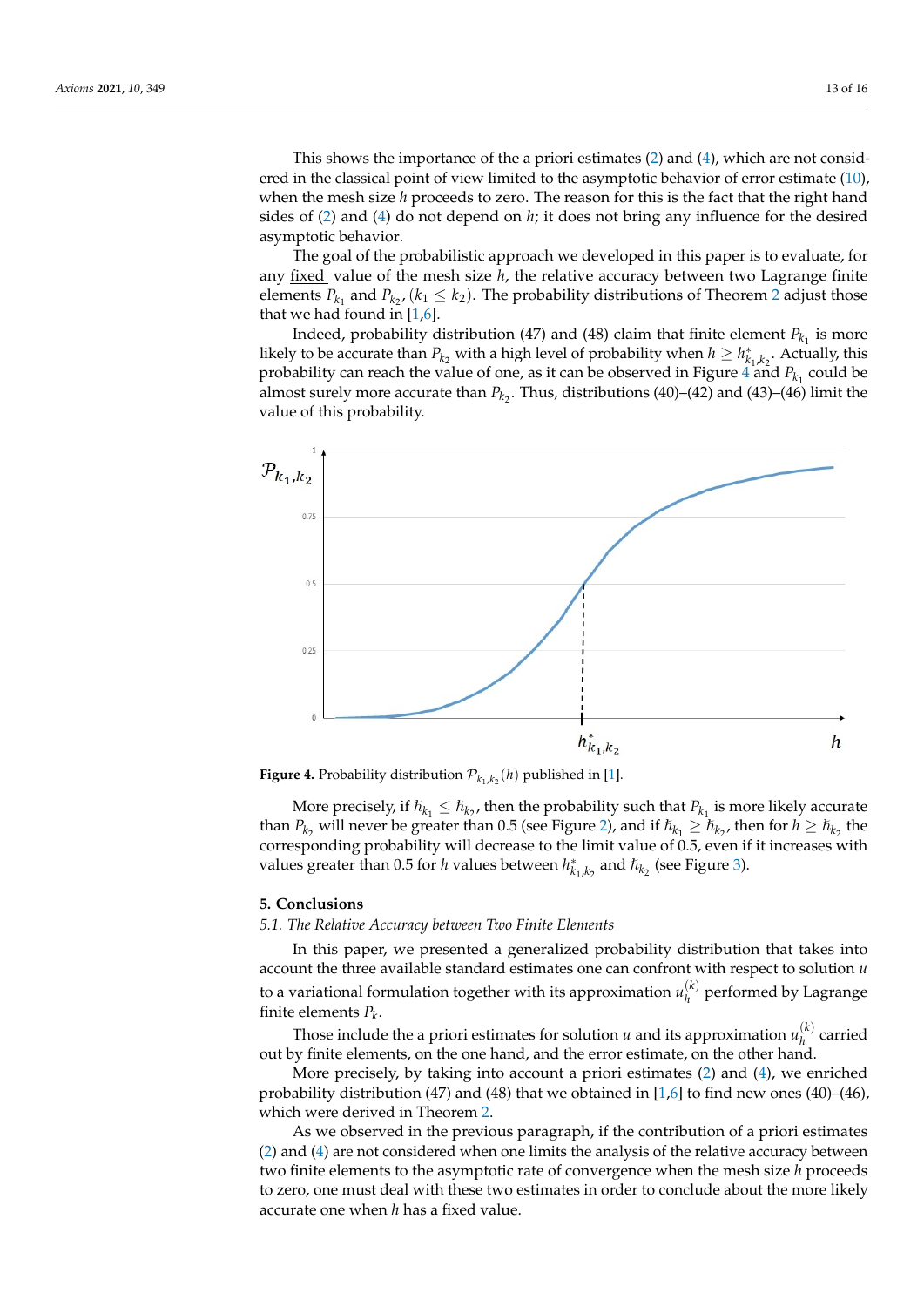Moreover, regarding the probabilistic approach we developed in this paper, the a priori estimates (2) and (4) brought a more realistic behavior of distributions (40)–(46) in comparison with  $(47)$  and  $(48)$ . Indeed, the probability given by  $(40)$ – $(46)$  cannot reach a value of one since it was quite a surprise in (47) and (48) to obtain this theoretical value. This result meant that event " $P_{k_1}$  *is more accurate than*  $P_{k_2}$ " is an *almost* certain event when  $k_1 < k_2$ .

#### *5.2. Generalization to Other Numerical Methods*

Finally, we would like to mention that the probabilistic approach we proposed in this study is not restricted to the finite elements method but may be extended to other types of approximation: given a class of numerical schemes and their corresponding approximation error estimates, one is able to order them not only in terms of asymptotic rate of convergence but also by evaluating the most probably accurate one.

It is, for example, the case of the numerical integration where the composite quadrature error has a mathematical structure, which looks similar to error estimate (10) we considered in the present study.

More precisely, as an example, for a composite quadrature of order *k* on a given interval [ $a$ ,  $b$ ], if  $f \in C^{k+1}([a, b])$  is a given function, the corresponding composite quadrature error can be written [13] as follows:

$$
\left| \int_{a}^{b} f(x) dx - \sum_{i=0}^{N} \lambda_{i} f(x_{i}) \right| \leq C_{k} h^{k+1}, \tag{49}
$$

where *h* denotes the size of the equally spaced panels that discretized the interval  $[a, b]$ ,  $(\lambda_i, x_i)$ ,  $(i = 0, N)$ , are  $(2N + 2)$  given numbers such that all  $x_i$  belong to  $[a, b]$ , and  $C_k$  is a constant independent of *h* that mainly depends on *f* and *k*.

As a consequence, due to the similar mathematical structure between (10) and (49), with the same arguments we introduced to compare the accuracy between two Lagrange finite elements  $P_{k_1}$  and  $P_{k_2}$ ,  $(k_1 < k_2)$ , one can evaluate the probability of the more accurate numerical composite quadrature associated to two different parameters  $k_1$  and  $k_2$ , ( $k_1 \leq k_2$ ) for a fixed value of *h*.

This will make sense because, normally, to bypass the lack of information associated with the unknown value of the left hand side of (49) in interval  $[0, C_k h^{k+1}]$ , only the asymptotic convergence rate comparison is concerned for evaluating the relative accuracy between two numerical quadratures of order  $k_1$  and  $k_2$ ,  $(k_1 < k_2)$ .

Nevertheless, this procedure is no longer available when one wants to compare two composite quadratures in the case when the size of the equally panels *h* is fixed, as it is for any application. Thus, the probabilistic approach we propose here could be a relevant alternative.

The same consideration may be developed in order to compare the accuracy between two numerical schemes of order *k*<sup>1</sup> and *k*2, which are performed to approximate the exact solution of ordinary differential equations. To make precise these ideas, let us consider solution *y* of the first order ordinary differential initial value problem defined on a given interval  $[t_0, t_0 + T]$ :

$$
\begin{array}{rcl}\n\text{(CP)} & \left\{ \begin{array}{lcl} y'(t) & = & f(t, y(t)), \, t \in [t_0, t_0 + T], \\ y(t_0) & = & y_0, \end{array} \right. \\
\text{(50)}\n\end{array}
$$

where  $y_0$  is given.

Let us also restrict ourselves by considering one-step numerical methods to approximate function *y* solution to problem (**CP**).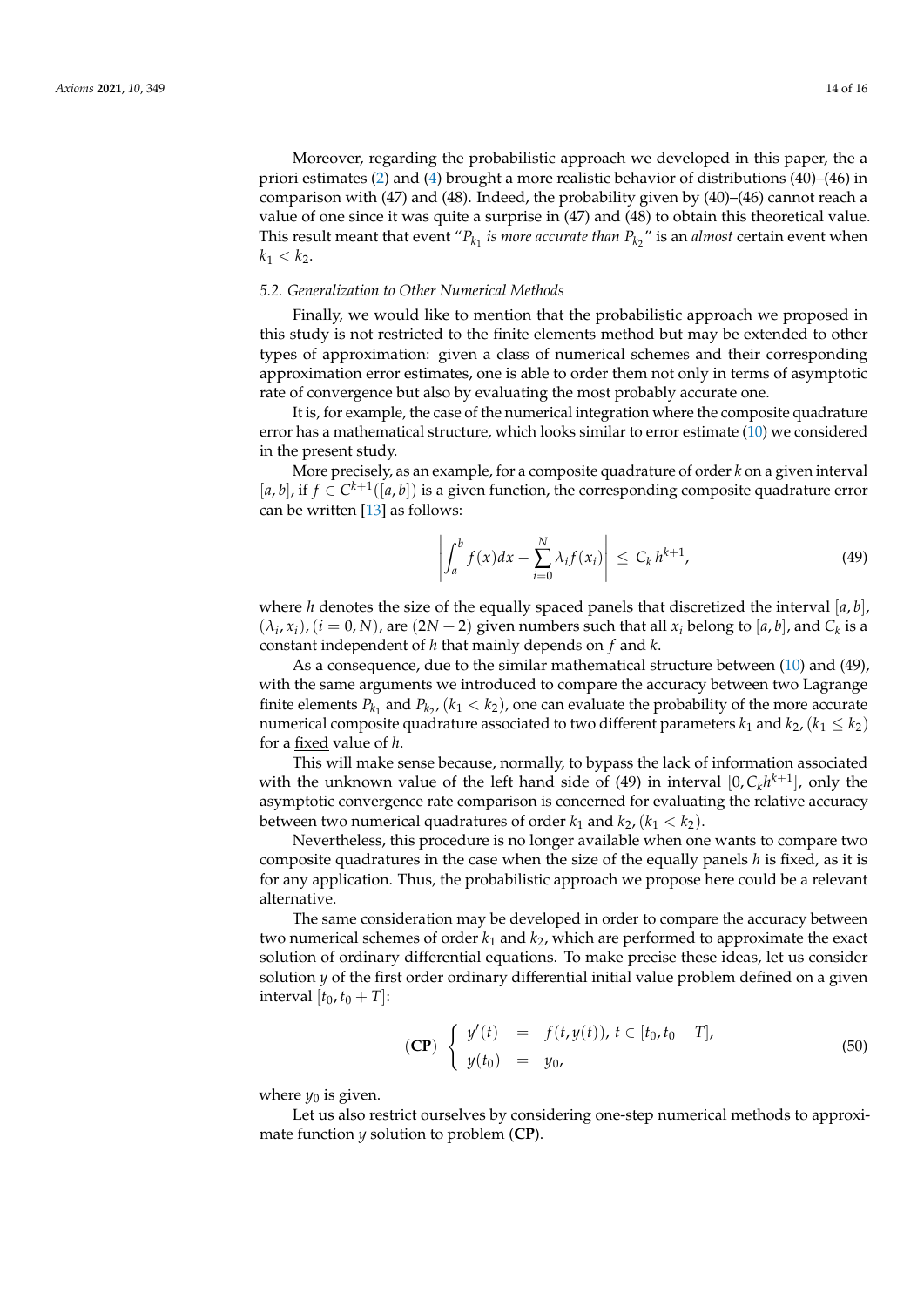Namely, if we introduce a constant mesh size  $h = t_{n+1} - t_n$ , where  $(t_n)_{n=0,N}$  denotes the sequence of  $(N + 1)$  values of *t* within the interval  $[t_0, t_0 + T]$ , then the corresponding one-step numerical scheme is given by the following:

$$
(\mathbf{CP})_h \begin{cases} y_{n+1} = y_n + h\Phi(t_n, y_n), \, n > 0, \\ y_0 = y_0, \end{cases} \tag{51}
$$

where  $\Phi$  is a given function "sufficiently" smooth that characterizes the numerical scheme  $(\mathbf{CP})_h$ . Moreover, (**CP**)*<sup>h</sup>* is called a numerical scheme of order *k* if [13]:

$$
\sum_{n=0}^{N-1} |y(t_{n+1}) - y(t_n) - h\Phi(t_n, y(t_n))| \le C_k h^k,
$$
\n(52)

where *C<sup>k</sup>* is a constant independent of *h* that depends on *y*, Φ and *k* (see [14] for the dependency on *k*).

Thus, when considering two one-step numerical methods of order  $k_1$  and  $k_2$ ,  $(k_1 < k_2)$ , defined by two functions  $\Phi_1$  and  $\Phi_2$ , and due to the similar structure between (10) and (52), one would be able to evaluate the probability of the more accurate scheme with the same arguments we implemented when comparing accuracy between  $P_{k_1}$  and  $P_{k_2}$  Lagrange finite elements.

In summary, when one wants to evaluate the relative accuracy between two numerical methods that belong to a given family of approximations, the probabilistic approach we propose in this study essentially depends on the ability to determine the constant *C<sup>k</sup>* , which appears in different corresponding approximation errors (10), (49) or (52).

Indeed, for each of these errors of approximation, the complexity of the constant  $C_k$ will suggest appropriate investigations. In the current study, we were devoted to the finite elements method, and we pointed out the important role of the a priori estimates (2) and (4), which are usually neglected, since they do not bring any asymptotic information/behavior when mesh size *h* proceeds to zero.

As a consequence, in order to render probability distribution (40)–(46) derived in Theorem 2, one will have to consider appropriate techniques that will make the determination (or at least the approximation) of different constants that are involved in (40)–(46) possible. This is mainly due to the contribution of the three estimates (2), (4) and (10), which results in (12), namely,  $\hbar_{k_1}$ ,  $\hbar_{k_2}$  and  $h^*_{k_1,k_2}$ .

**Funding:** This research received no external funding.

**Institutional Review Board Statement:** Not applicable.

**Informed Consent Statement:** Not applicable.

**Data Availability Statement:** Not applicable.

**Acknowledgments:** The author wants to warmly dedicate this research to pay homage to the memory of Professors André Avez and Gérard Tronel, who broadly promoted my passion of research and teaching in mathematics.

**Conflicts of Interest:** The author declares no conflict of interest.

#### **References**

- 1. Chaskalovic, J.; Assous, F. A new probabilistic interpretation of Bramble-Hilbert lemma. *Comput. Methods Appl. Math.* **2019**, *20*, 79–87. [\[CrossRef\]](http://doi.org/10.1515/cmam-2018-0270)
- 2. Chaskalovic, J.; Assous, F. A new mixed functional-probabilistic approach for finite element accuracy. *arXiv* **2018**, arXiv:1803.09552.

3. Ciarlet, P.G. Basic error estimates for elliptic problems. In *Handbook of Numerical Analysis*; Ciarlet, P.G., Lions, J.L., Eds.; North Holland: Amsterdam, The Netherlands, 1991; Volume II.

- 4. Raviart, P.A.; Thomas, J.M. *Introduction à L'analyse Numérique des Équations aux Dérivées Partielles*; Masson: Issy-les-Moulineaux, France, 1982.
- 5. Bramble, J.H.; Hilbert, S.R. Estimation of linear functionals on Sobolev spaces with application to Fourier transforms and spline interpolation. *SIAM J. Numer. Anal.* **1970**, *7*, 112–124. [\[CrossRef\]](http://dx.doi.org/10.1137/0707006)